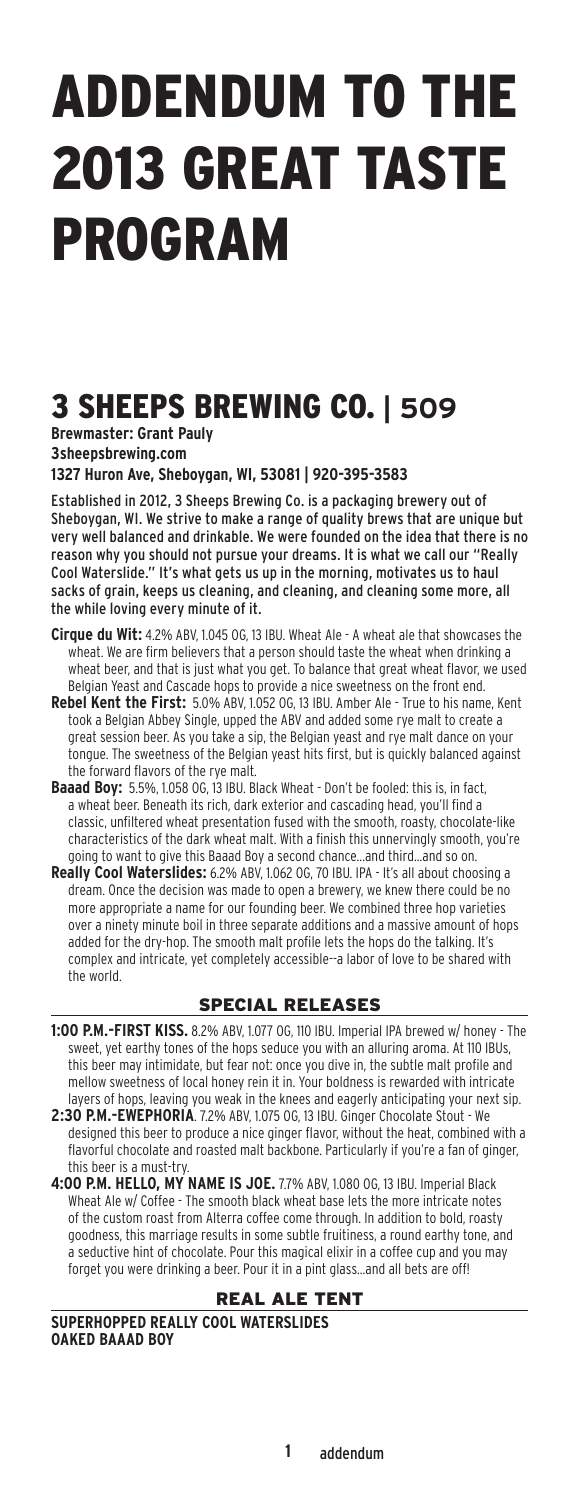# 4 Hands Brewing Co. **| 323**

#### **President: Kevin Lemp**

**www.4handsbrewery.com** 

**1220 S. 8th Street, Saint Louis, MO, 63104 | 314-436-1559**

Established in 2011, 4 Hands Brewing Company, located in St. Louis Missouri, provides the craft beer enthusiast a handcrafted portfolio inspired by the American craft movement that pushes the limits of creativity. Our 4 core beers include Divided Sky Rye IPA, Reprise Centennial Red, Cast Iron Oatmeal Brown, and Single Speed (blonde ale brewed with elderflower).

**Contact High:** Style: American Pale Wheat Ale. O.G.: 13.0. IBU: 30. ABV: 5.5. Contact High is our summer seasonal inspired by the American Craft movement. We made this wheat ale exciting by adding pacific northwest hops and dry hopping with fresh blood orange zest. Contact High pours a bright orange hue with a big citrus aroma. **BONA FIDE:** imperial stout brewed with coffee and whole vanilla beans. 10% abv **Prussia Berliner Weisse:** Style: Berliner Weissbier. O.G.: 7.3. IBU: 6. ABV: 3.5. Prussia is a very traditional look at the Berliner Weisse style. A nice low alcohol tart wheat ale.

### Special ReleaseS

**2:00 P.M. - Volume #1**: Style: American Double / Imperial Stout. O.G.: 22. IBU: 30. ABV: 10.5. Volume #1 is our first release in the Wood Series, an ongoing series focusing on high gravity ales aged in American spirit barrels. Volume #1 is an Imperial Stout with cocoa nibs and a single origin coffee aged in American whiskey barrels of 16 months.

**4:00 P.M. - Cuvee Ange**: O.G.: 12.0. IBU: 13.0. ABV: 5.5. Fermented with wild yeast and aged in a combination of Cabernet, Merlot, and Grenache wine barrels with raspberries and blackberries, Cuvee Ange is a fruity, tart, complex ale. Cuvee Ange pours a bright rose with aromas of fruit, funk, and wood.

#### Real Ale tent

**ruby red Prussia with Fresh grapefruit:** Style: Berliner Weissbier. O.G.: 7.3. IBU: 6.0. ABV: 3.5. Prussia is a very traditional look at the Berliner Weisse style. A nice low alcohol tart wheat ale.

**Divided Sky Rye IPA:** dry hopped with mosaic hops

### Aeppeltreow Winery **| 423**

**President/Cidermaker: Charles McGonegal www.appletrue.com | cider@appletrue.com 1072 288th Ave., Burlington, WI, 53105 | 262-878-5345**

Established 2001. Hard ciders with style made with locally grown uncommon and heirloom apples to make draft ciders, cider (and perry) champagnes, orchard table wines, and after-dinner orchard mistelles. Our ciders are inspired by Old World tradition, but don't imitate historic ciders and perries. The venture grew out of our home cidermaking pastime and biology, chemistry, and engineering skills. We believe that cider starts in the orchard, in using the most flavorful cultivars—grown locally—and that cidermaking is an act of conservation, both in the cellar and in the field. Come Experience a Taste of the Orchard that's True to the Apple.

**Siskin Scrumpy Stong Cider:** 12% ABV, medium. Cryo-concentrated juice with a rough, partly wild character. Small batch - the only keg leaving the winery is the one here at the Great Taste.

**Barn Swallow Draft Cider:** 6% ABV, semi-dry. Eating & culinary apples. Fruity & Floral

**Red Poll Cran-Apple Draft Cider:** 6% ABV, semi-dry. Crisp and refreshing. Just a touch of tannins.

**Sparrow Spiced Draft Cider:** 6% ABV, semi-dry. Mulled in the barrel.

**Appely Brut:** 7% ABV, 6 vol CO2, semi-dry. Champagne method cider

**Perry:** 7% ABV, 6 vol CO2, semi-sweet. Champagne method perry

**Pommeaux:** 18% ABV, sweet. Normandy inspired Apple juice / Apple Brandy blend **Cerise:** 18% ABV, sweet. Wild Cherry Port.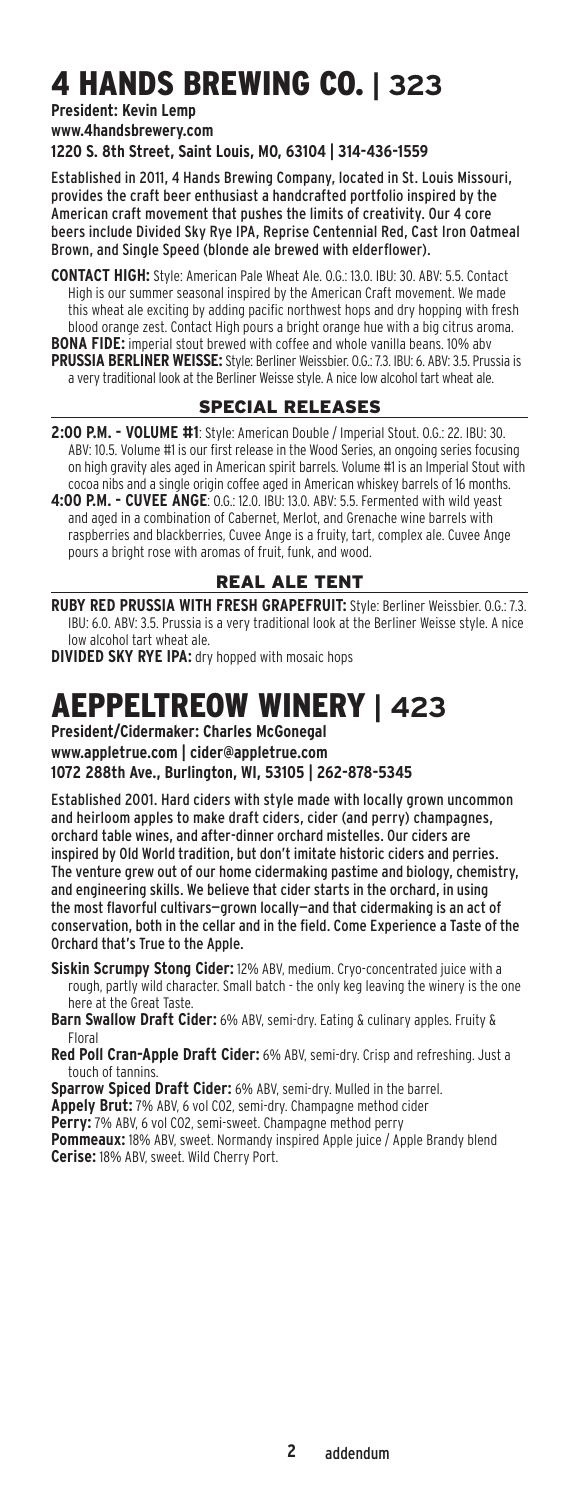# Ale Asylum **| 201**

**Brewmaster: Dean Coffey** 

**www.aleasylum.com | bandit@aleasylum.com 2002 Pankratz Street, Madison, WI, 53704** | **608-663-3926**

How are you today? You're looking fine, but how's the rest of you? After all, this whole festival is all about you: your wants, your needs, your insatiable desire for beer that doesn't suck. As luck would have it, we make beer that doesn't suck. We're not saying that anybody here today does, otherwise this wouldn't be the grand poobah of beer festivals that it is. We will say the other breweries told us you were ugly, when clearly you're looking fine. So if you want beer that doesn't suck served by people who think you're looking fine, stop by our booth and have some. Our staff is eager to pour and has fewer communicable diseases than you'd expect from people who drink their body weight in Hopalicious weekly.

- **Hopalicious:** ABV 5.8%. American Pale Ale. Eleven separate additions of Cascade hops give this APA its lush citrus aroma and bold hop flavor without the crazy bitterness.
- **Ambergeddon:** ABV 6.8%. Amber Ale. With a fury of hop flavor and a strong malt backbone, this West Coast Style Amber is part ale, part sensory eruption, and all American.
- **Madtown Nutbrown:** ABV% 5.2%. Nutbrown Ale. Our Nutbrown Ale is velvety smooth, with a rich caramel aroma. We blend 7 different malts for a creamy finish you'll really dig.
- **Contorter Porter:** ABV 4.8%. Porter Ale. This Porter is dark in color yet soft on the palate. English Chocolate Malts give it a complex, rich flavor wrapped in a silky smooth finish.
- **Sticky McDoogle:** ABV 7.2%. Scotch Ale. This traditional Scotch Ale has a smooth, yet not sweet, malt presence. It is full-bodied with a hint of hops for a balanced, clean finish.
- **Bedlam!:** ABV 7.5%. Belgian Style IPA. A chaotic blend of Citra hops and Belgian yeast give this Belgian-Style India Pale Ale aromas of summer fruit and a bright hop presence with a plush finish.
- **Big Slick Stout:** ABV 7%. Oatmeal Stout. Subtle coffee aroma compliments the rich, full body and finish.
- **Unshadowed:** ABV 5.5%. Hefe Weizen. This classic German Hefe-Weizen is soft and uber refreshing. It is light golden in color, with a hazy appearance. It has a hint of bananas and cloves in the aroma, and a tantalizing sweetness in the finish.
- **Tripel Nova:** ABV 10%. Belgian Tripel. Golden in color with a bouquet of fruit and spice, this Belgian style Tripel has a touch of sweetness and a crisp, euphoric finish. This keg is aged 4 years and will be tapped at the start of the festivities, get it while you can.
- **Bamboozleator:** ABV 7.8%. Doppelbock. This traditional Doppelbock is full-bodied and deceptively smooth, with notes of caramel and dark fruit. It has a sturdy malt presence and a rich, bready finish. This keg is also aged 4 years and will be tapped after the aged Tripel runs dry.

# Argus Brewery **| 324**

**Brewmaster: Grant Johnston** 

**www.argusbrewery.com | localbrew@argusbrewery.com 11314 Front Street, Chicago, IL, 60628** | **608-512-6627**

Argus is authentic Chicago. Our Chicago Attitude is something of which we're proud. Something we think you'll taste in each Argus Brew—flavor, depth, the unusual and carefully brewed taste of a premium craft beer. Our brewery is located in the historic Joseph E. Schlitz distribution stables, dating back to the early 1900's. Two large terra cotta horse heads on the parapet still identify this unusual building, which once housed the Schlitz horse teams and carriages.

- **SWHEATNESS:** Style: American Pale Wheat Ale. 0.G.: 1.048. ABV: 5.0. An American wheat beer that is straw in color, moderately bitter with a full aroma & flavor of wheat. The hop varieties used give a subtle, fruity character that compliment the wheat. It is a very refreshing American wheat ale.
- **Clydes Ale ESB :** Style: English Bitter. ABV: 5.6. Our ESB is a traditional English Strong Bitter that uses British malts with English & Slovenian hops. It is a malt accented ale that uses a London yeast strain. It has a deep copper color and very distinctive fruity hop aromas. It is most certainly not an American interpretation of an ESB.
- **IRON HORSE:** Style: California Common / Steam Beer. ABV: 5.8. This is a hybrid style of beer that was most commonly brewed in the SF Bay Area from the 1850s onward. The key distinguishing feature of this style is that it is fermented with a lager yeast but at warmer ale temperatures. Copper colored and medium bodied, it has full malt flavors and spicy hop aromas all highlighted by a very unique character from the fermentation that is unlike any traditional Ale or Lager.
- **Pegasus IPA:** Style: American IPA. O.G.: 1.062. ABV: 6.5. Our IPA a rather British beer that uses mostly English malts with a blend of hops from the UK & the USA.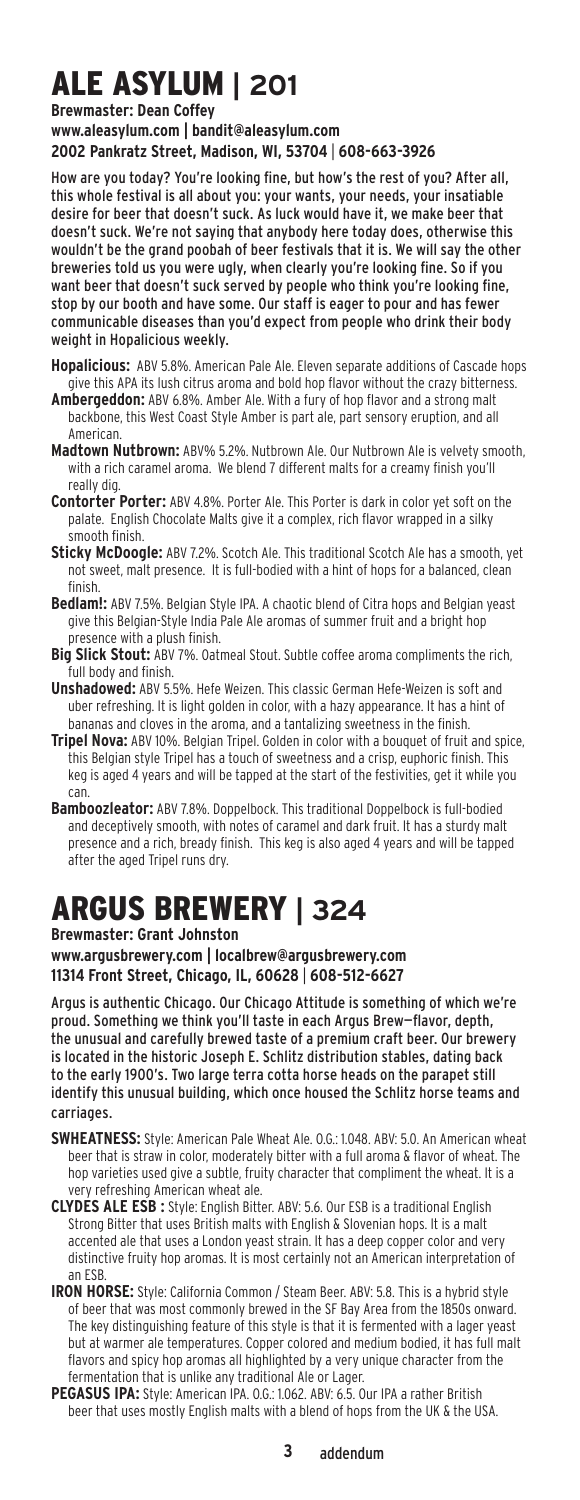Deep copper colored, it has a very full malt backbone and a very pronounced hop character from assertive dry hopping. This is not a typical hop bomb, but a more balanced approach to IPA.

### Special ReleaseS

**2:30 P.M. – Smoked Porter-fest only:** STYLE: Smoked Beer.

- **3:30 P.M. Tripel-fest only:** STYLE: Tripel. **4:30 P.M. – Barrel aged dark ale-fest only:** STYLE: Belgian Strong Ale.
- Made with black peaches, plums & local sour cherries.

### Barley Island Brewing Co. **| 417**

**Brewmaster: Jeff Eaton** 

**www.barleyisland.com | barleyisland@sbcglobal.net 639 Conner Street, Noblesville, IN, 46060** | **317-770-5280**

Established 1999. Barley Island Brewing Company is a full-service restaurant, pub, and brewery located in historic downtown Noblesville Indiana (just north of Indianapolis ). Barley Island is the 17th century name for a room in an alehouse in which beer was consumed. True to its name, Barley Island produces tavern-style ales which are served in our Old World decor restaurant and pub. Check our new web site for our beers on tap, menu and live music schedule. Barley Island brands can be located in 12 oz bottles and kegs throughout Indiana and Chicagoland. Come visit us and experience why at Barley Island you are able to "Get Stranded With Better Beer!"

- **SHEET METAL BLONDE:** Style: Witbier. IBU: 17.0. ABV: 5.8. A refreshing white or wheat ale with medium body, a dry finish and a hazy appearance that is true to the style. Background spices are bitter orange peel, coriander and chamomile. Iron Metal (or Sheet to us) Blonde was a tough woman and a close friend of Dirty Helen back in the '30's.
- **Nickel Plate Apricot Wheat:** Style: Fruit / Vegetable Beer. IBU: 17.0. ABV: 4.8. An unfiltered, refreshing, crisp American wheat flavored with apricot. Benefits the Nickel Plate Arts Group headquartered near Barley Island.
- **Saison Farmhouse Ale:** Style: Saison / Farmhouse Ale. IBU: 34.0. ABV: 7.4. Citrusy, fruity aroma with the taste of sweet sugar, some spiciness and bitter orange flavor. 2013 Indiana Microbrewer's Festival Replic-ale.

**Barfly India Pale Ale:** Style: American IPA. IBU: 70.0. ABV: 6.5. IPA with a complex citrusy hop aroma and flavor balanced by a medium-bodied malt backbone. Dryhopped to enhance the hop aroma. The BarFly brand is a Bukowski reference so "cheers" to barflies in taverns everywhere across the country.

#### Special ReleaseS

- **2:30 P.M. The Alchemist:** STYLE: Flanders Red Ale. ABV: 7.6. A fruity, malty and intensely sour flavor profile. Barrel-aged with Wyeast 3278 Lambic yeast blend.
- **3:00 P.M. Count Hopula:** STYLE: American Double / Imperial IPA. IBU: 93.0. ABV: 9.7. A fruity, malty and intensely sour flavor profile. Barrel-aged with Wyeast 3278 Lambic yeast blend.
- **3:30 P.M**-**Batch 1000 KGB**: Style: Russian Imperial Stout. IBU: 65.0. ABV: 9.2. Fullbodied dark ale with roasted grains coming through as dark chocolate and coffee-like in flavor.

### Real Ale tent

**Apricot Barfly IPA:** Our popular BarFly IPA infused with apricot flavor. **HAZELNUT DIRTY HELEN BROW** 

## Black Husky Brewing **| 117**

**Toni & Tim Eichinger** 

**www.blackhuskybrewing.com** 

**W5951 Steffen Lane, Pembine, WI, 54156 | 715-324-5152**

**We are a nano-brewery out in the woods of far northeastern Wisconsin. We brew in a log cabin made by us. Us is Toni and Tim Eichinger and our team of retired sled dogs including Howler, THE Black Husky. We have dedicated our brewery and each of it's beers to our canine companions so each beer has a dog or dogs associated with it. It is important to us that people read the labels or go to the website to see more details.**

**What makes us unique is not just that all of our beers are big – other breweries make big beers, or that we are a husband and wife team – other breweries are run by a husband and wife team, or that we are dog-themed – there are other dog-themed breweries. What makes us**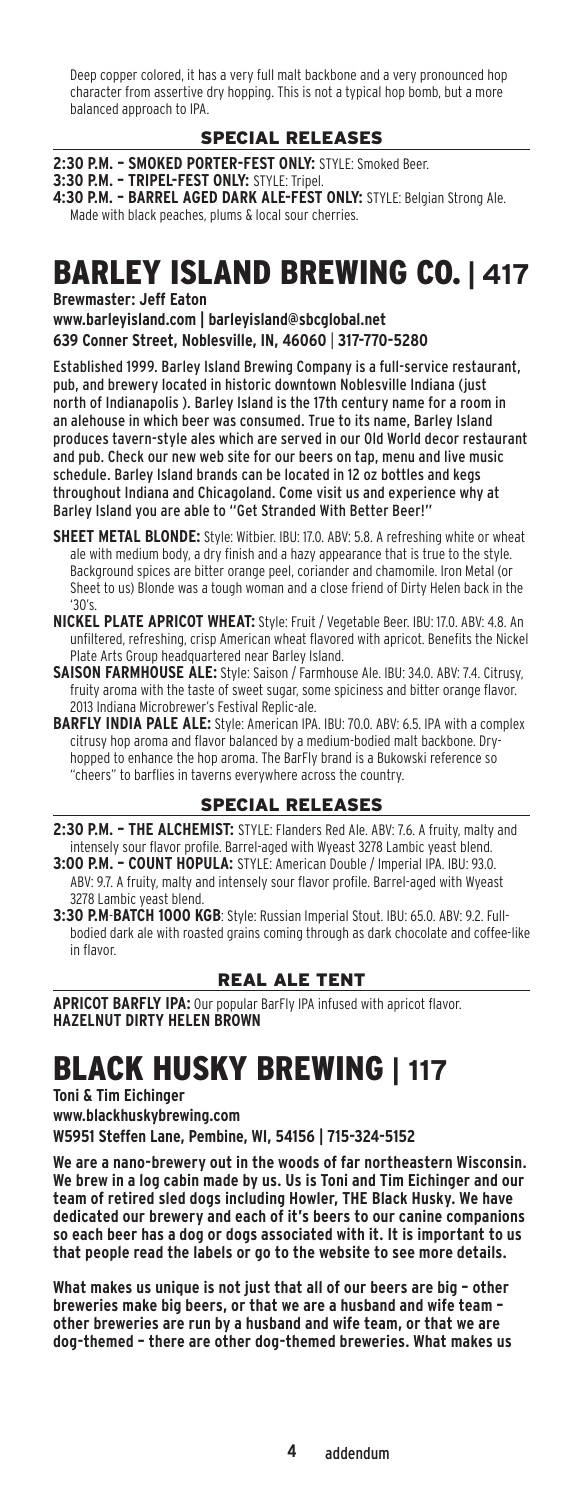**unique among nano-breweries is that we are 100% wholesale with no on-site sales.**

**We self-distribute which allows us to select our outlets based on our criteria and that means the retailers need to take care of our beers the way we would and serve them well. We also brew with integrity, which to us means brewing what we believe are exceptional beers, not what may or may not be commercially viable or popular beers.**

**Our motto is "Rarely Balanced, Never Boring." There are lots of breweries that brew balanced beers and that's good, but we brew beers that we believe in and feel are exceptional. After all, if we don't believe our beers are the best available how can we expect you to believe they are?**

- **Pale Ale:** Style: American Pale Ale. O.G.: 17.0. IBU: 43.0. ABV: 7.1. SRM: 6.0. Domestic base malts and continental Munich malt. Low bitterness but heavily dry-hopped. Hop forward with some lingering maltiness. Black Husky Pale Ale, our flagship beer, is a beer worthy of THE Black Husky, Howler. Like Howler, our pale ale does not let others define its style, so while some say it's an IPA we say, "whatever-just drink it already.' What it is is an excellent beer! With a straightforward grain bill and hop schedule it is dry-hopped with copious amounts of hops.
- **Sproose Joose:** Style: American Double / Imperial IPA. O.G.: 20.0. IBU: 103.0. ABV: 8.5. SRM: 7.0. Domestic base malts and continental Munich malts. Brewed with locally harvested spruce. Intense pine with a moderate malt profile. "Reminiscent of the essence of pine wafting in the breeze as you stroll through the forest on a cool, crisp winter's evening…" What? Really? Lothar ("The Biter") would sooner, well bite you, then listen to you extol the virtues of the pine forest. This Black Husky innovation is not so subtle—and it's not meant to be. Brewed with locally harvested spruce tips and tracking in at 103 IBUs this aggressive double IPA won't leave you wondering if you caught a whiff of pine; rather you'll know you bulldozed through the forest and came out on the other side—the dark side—the Black Husky side.
- **Sparkly Eyes:** Style: American Double / Imperial IPA. O.G.: 26.0. IBU: 90.0. ABV: 10.9. SRM: 10.0. Domestic malts, brewed with locally harvested spruce. A bigger, maltier version of Sproose Joose. The role of the New Earth Army is to resolve conflict worldwide. One of the techniques utilized is Sparkly Eyes which psychically gives the disinclination to attack others. You can see Lothar practicing this technique which may be followed by non-lethal methods of conflict should Sparkly Eyes fail to be effective. We have developed Sparkly Eyes Imperial Sproose so you too can adopt the peaceful ways of the Warrior Monk on your journey to being a Jedi of the New Earth Army.
- **Harold The Imperial Red:** Style: American Amber / Red Ale. O.G.: 22.0. IBU: 11.0. ABV: 8.9. Brewed with domestic malts and continental Munich malts. Very malty with unique fruit-like flavors. Nothing that is felt about Harry can be put into words. We simply offer you our Imperial Red in remembrance of Harry and all that he was and meant to us. Either you understand that or you don't—either way "belly up to the bar" and have one in memory of Harold and whomever your Harold might be. P.S. For those of you looking for the interminable beer description, Harry would have said "What part of Imperial Red don't you understand?"
- **Big Buck Brown:** Style: American Brown Ale. O.G.: 20.0. IBU: 16.0. ABV: 8.0. SRM: 22.0. Brewed with domestic and continental caramel malts and locally produced maple syrup. Malty, with caramel and fruit flavors. This beer is our best effort to save the White-tailed Deer, providing all you hunter-types the perfect opportunity to sit back, relax in your cabin, put your feet up, tell tall tales, yet still save face and go back to your peoples with your head held high. In sincere honesty you can tell them "This year I got a Big Buck…" Nikki, our rescue dog, had a rough life before we met him, yet learned to trust us, even patiently posing with fake antlers while we shot the perfect pose (with our camera!). Certainly you too can sacrifice—have a Big Buck Brown when you're supposed to be hunting in the cold, harsh woods. You'll honor his memory by saving a deer. If you need more incentive, it's brewed with maple syrup so you can consider it breakfast.
- **Three Scrutineers:** Style: Tripel. O.G.: 18.5. IBU: 26.0. ABV: 8.6. SRM: 3.0. Brewed with continental base malts, simple sugar and American hops. Light body with strong yeast profile. When the College of Cardinals elects a new Pope, three are chosen to inspect the ballots and they are called the Three Scrutineers. An effervescent and pungent ale, get a bottle and with three friends, scrutinize this beer like Knight, Papa and Fish. Pope hats are optional.
- **Honey Wheat:** Style: American Pale Wheat Ale. O.G.: 17.0. IBU: 11.0. ABV: 7.5. Brewed with domestic malts, red wheat and locally harvested honey. Medium body with strong honey flavors. Much like Harvey, this beer has more to it than meets the eye.
- **Twelve Dog Imperial Stout:** Style: American Double / Imperial Stout. O.G.: 24.5. IBU: 31.0. ABV: 8.8. Brewed with twelve different malts. Somewhat smaller than some Imperial Stouts; less roasty and more fruity. In the lower 48, 12-dog racing is king. To honor that tradition, our Imperial Stout uses 12 malts. In harness each dog brings a unique personality, providing an unpredictable & exciting ride! A Lead dog guides the adventure and while Rosie is smallest in stature, she has the largest personality and is the natural representative for this intensely flavored, full-bodied beer–a bit over the top, as is Rosie. She wears her crown proudly!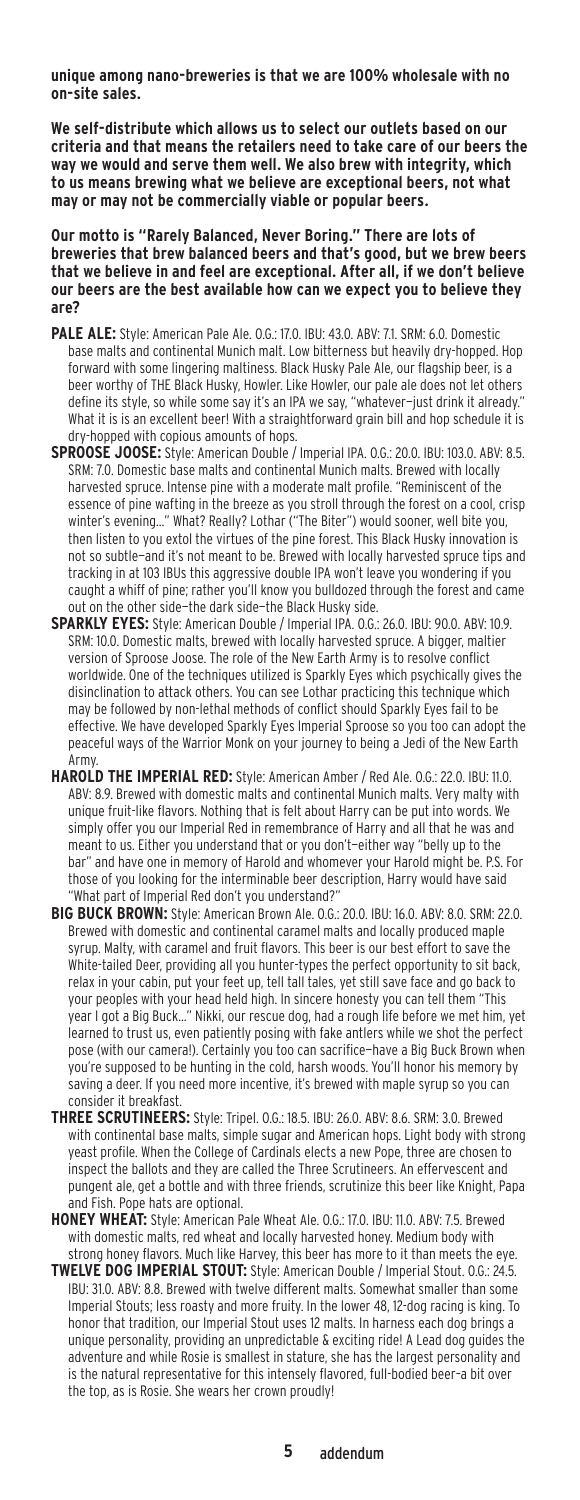# DESTIHL Brewery **| 507**

### **Brewmaster: Matt Potts**

**www.DESTIHL.com | Brewery@DESTIHL.com**

**1616 General Electric (G.E.) Road, Unit #1, Bloomington, IL, 61704** | **877- 572-7563**

DESTIHL is a gastrobrewpub that handcrafts an uncommonly extensive array of beer styles, with over 50 different styles brewed at each location per year and close to 20 of our beers on tap at a time. We brew in small batches so that we can rotate as many beers as possible. We brew more beers for our guests simply because we have a passion for brewing. We utilize both global brewing traditions and new American craft brewing ingenuity, including long-term barrel aging of beers such as our awardwinning spontaneous/unblended/ wild-fermented Saint Dekkera Reserve Sour Ales, which have medaled for the last three consecutive years at FoBAB in the wild acidic beer category, and our Dosvidanya Russian Imperial Stout, which won 'Beer of the Year' at the 2011 Beer Hoptacular! In Chicago. DESTIHL's first location opened in Normal, IL in 2007, and its second location opened in downtown Champaign, IL in April 2011.

DESTIHL's production brewery facility became operational in early 2013 and plans for continued mass distribution develop daily.

- **Abbey's Single:** Style: Belgian Pale Ale. IBU: 22.0. ABV: 4.9. SRM: 3.0. A Belgian-style abbey ale crafted like those that Trappist monks brew for their own consumption. It is light bodied, light in color and relatively lower in alcohol but with spicy and fruity characteristics from Belgian yeast.
- **Strawberry Blonde:** Style: American Blonde Ale. IBU: 15.0. ABV: 5.0. SRM: 4.0. This fruit beer is made by adding generous quantities of strawberries to a blonde ale base beer, providing harmonious fruit qualities, golden-strawberry blonde color, crisp/dry palate, light body, low hop characters & bitterness and light malt & fruit sweetness. World Beer Championships Award: Bronze Medal 2012. Great American Beer Festival: Bronze Medal, Fruited Beer Category, 2012.
- **Saison de Ruisseau:** Style: Saison / Farmhouse Ale. IBU: 26.0. ABV: 6.0. SRM: 9.0. We curse daily at this beer because it takes so long to ferment, but it's worth the wait, despite our emotional scarring. This Belgian-style Saison has golden/light copper color, light body, medium hop bitterness, flavor & aroma, medium-low malt flavor & aroma and spiciness from added coriander. Fruity esters dominate the aroma while complex alcohols, acidity, low Brettanomyces character and clove and smoke-like phenolics from Saison yeast.
- **Ambassador Am-Belgo Double Pale Ale:** Style: Belgian Strong Pale Ale. IBU: 48.0. ABV: 6.6. SRM: 8.0. The best of both brewing worlds: A hybrid Belgian-American strong pale ale with golden-copper color, medium body and maltiness, low caramel/toasty malt flavor, floral and citrus-like American-variety hops used to produce high hop bitterness, flavor and aroma but some phenolic spiciness and high fruity esters from Belgian ale yeast.
- **Vertex IPA:** Style: American IPA. IBU: 76.0. ABV: 6.3. SRM: 9.0. This West Coast/Rocky Mountain-style India Pale Ale is back-hopped for a more intense hop bitterness, flavor and aroma without the balance of caramel malts like our Midwest-style Baldock IPA. It has medium-high alcohol content, high fruity, floral and citrus-like American-varietal hop character, deep golden color and medium maltiness.
- **Black Angel Stout:** Style: American Stout. IBU: 64.0. ABV: 6.7. SRM: 45.0. An American Stout with medium malt sweetness, chocolate and roasted malt flavor and aroma, dry-roasted bitterness in the finish, full-body and assertive citrus hop bitterness, aroma and flavor. World Beer Championship Award: Silver Medal 2011.
- **Tripel:** Style: Tripel. IBU: 28.0. ABV: 9.7. SRM: 6.0. A very pale/light-colored Belgian Abbey ale finishing lightly sweet with medium body and nice malt/hop balance, mainly characterized by a complex yet mild spicy character with yeast-generated fruity banana, pineapple and tropical fruit esters being present.
- **Hoperation Overload:** Style: American Double / Imperial IPA. IBU: 85.0. ABV: 9.6. SRM: 11.0. An Imperial or 'Double' India Pale Ale with characteristically intense yet greatly balanced hop bitterness, flavor and aroma. It is deep golden-light amber/ copper in color, although the use of the huge amounts of hops may cause a degree of appropriate hop haze. Alcohol strength is high but balanced by the hops and malt profile. World Beer Championships Award: Bronze Medal 2011.

#### Special ReleaseS

**Saint Dekkera Reserve Sour Ale Series. ABV %, IBU's and Color SRM. Varies by Barrel. Single barrel aged, spontaneously fermented, wild acidic sour ale Our Saint Dekkera Reserve Sour Ale series are single barrel, unblended, non-inoculated and either non-fruited or fruited ales that are naturally soured by spontaneous/wild secondary fermentation and aging for 1 - 3 years in oak barrels with a natural micro flora of lactobacillus, pediococcus & wild yeast/Brettanomyces present in the wood to achieve complex esters, naturally balanced acidity from lactic, acetic and other organic acids and a balanced wood character. FoBAB Medal Winner - 2009, 2010, 2011 - Wild Beer Category.**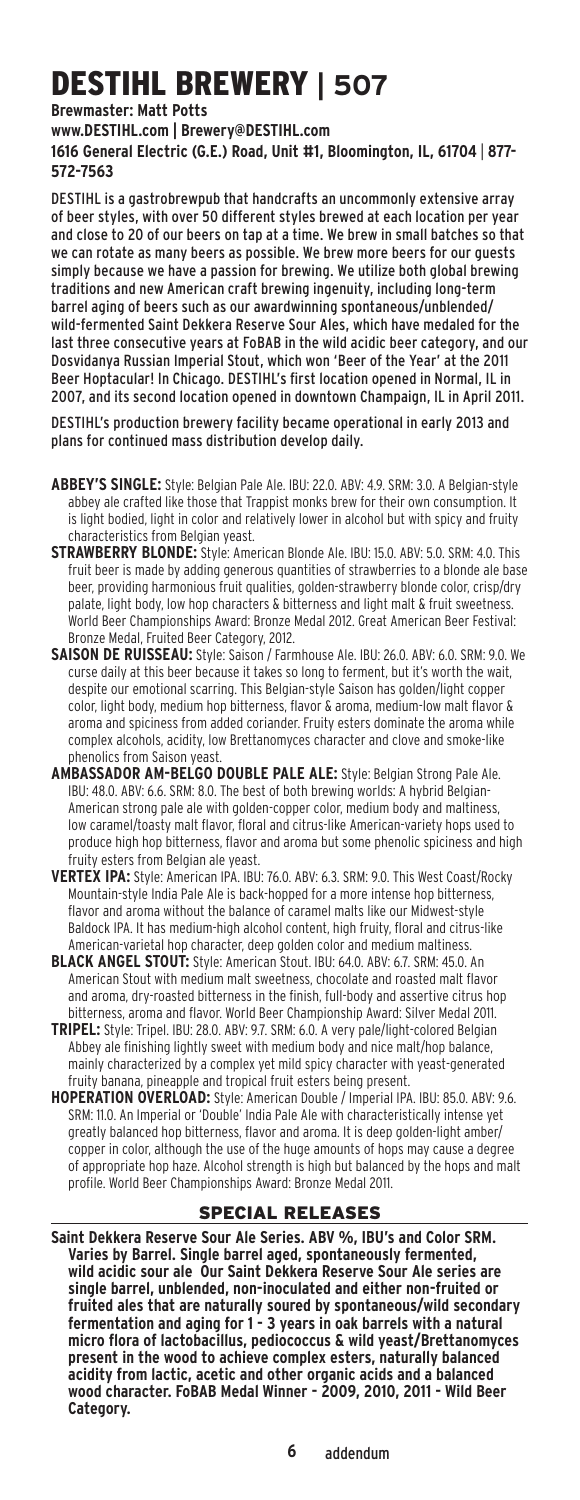**1:00 P.M. – Barrel #8 - Sour Strawberry 2:00 P.M. – Barrel #12 - Flanders/Oud Bruin 3:00 P.M. – Barrel #20 - Sour Apricot 4:00 P.M. – Barrel #24 - Sour Strawberry/Raspberry:** 

## Finch's Beer Co. **| 214**

**Head Brewer: Richard Grant finchbeer.com | hello@finchbeer.com | facebook.com/finchbeer twitter.com/finchbeer 4565 North Elston, Chicago, IL, 60630** | **773-283-4839**

**Chicago's Finch's Beer Company rolled out it's first brews in 2011. Our five year-round offerings are Golden Wing Blonde Ale, Cut Throat Pale Ale, Threadless IPA, Fascist Pig Ale, and Secret Stache Stout. We are constantly experimenting with numerous styles while providing our unique twists on traditional favorites. For more information about tours, merchandise, or where to find Finch's, check out our website, Facebook, or Twitter.**

- **Golden Wing Blonde Ale:** Style: American Blonde Ale. O.G.: 10.5. IBU: 30.0. ABV: 5.0. Deep gold in color, we use both carapils and aromatic malts to create a moderately malty backbone to this beer. Generous amounts of Northern Brewer hops create an initial bitter bite than most typical blonde ales. Cascade finishes this beer with notes of fruitiness/citrus, while finishing dry.
- **Cut Throat Pale Ale:** Style: American Pale Ale. O.G.: 12.0. IBU: 35.0. ABV: 5.6. Caramel, kiln amber, and wheat malts make up the malt bill for this unique pale ale. How is it unique you may ask? We toss in some sweet orange peel in the final days of fermentation along with more Cascade hops to create a subtle citrus finish.
- **THREADLESS IPA:** Style: American IPA. 0.G.: 13.0. IBU: 80.0. ABV: 6.0. Our Threadless/ Finch's collaboration is our Midwest take on an American classic. We use a variety of hops, but the primary one is Columbus lending a piney flavor to this beer. We dry hop with Galena, Summit, and more Columbus to make a sessionable IPA.
- **Fascist Pig Ale:** Style: American Amber / Red Ale. O.G.: 18.0. IBU: 70.0. ABV: 8.0. Fascist Pig is a deep red, malt-forward ale brewed with plenty of caramel malts and a touch of rye. This ale is brewed and dry-hopped with Palisade, an earthy and somewhat floral, American variety, and Zythos, an American blend that leans strongly toward Amarillo, Simcoe and Cascade varieties in terms of citrus and pine. The pig on the label is wearing a similar shirt to that of Tony Montana in "Scarface".
- **Secret Stache Stout:** Style: American Stout. O.G.: 17.0. IBU: 25.0. ABV: 5.3. Secret Stache Stout is a robust yet sweet stout. The specialty ingredients, vanilla bean and lactose, lend to its complexity and full flavor. While no actual chocolate was used to brew this beer, heaps of chocolate malt give the beer its color as well as its chocolate and coffee notes. Torrified wheat is also used in the recipe for additional body and head retention. The beer was hopped three times with Fuggles. However, they do not make up a prominent part of the beer. The vanilla beans were thrown directly into the fermenter to be steeped at room temperature. Take your time on this one. Its lightly carbonated syrupy goodness will change with the temperature.

### Special ReleaseS-times will be posted

- **Awesome Cabeza Mexican Lager:** STYLE: . O.G.: 11.9. IBU: 25.0. ABV: 5.6. It's summertime. It's time for lagers. It's time for some lucha libre! Noble hops (Sterling and Hersbrucker) Pilsner malt, and a little bit of flaked corn create a balanced, dry, unfiltered, summer lager. It's Awesome Cabeza time! (lime's not included).
- **Shock and Awe Brown Ale:** STYLE: American Brown Ale. O.G.: 14.0. IBU: 34.0. ABV: 5.9. This beer pours dark brown in color with notes of chocolate and caramel malts being the predominant malts. Wheat malt is used for head retention and mouthfeel. It has medium hop aroma and flavor contributed by Northern Brewer while bittering is achieved with Centennial. It is dry-hopped with Centennial resulting in a medium to low hop presence.
- **Wet Hot American Wheat:** STYLE: . O.G.: 10.6. IBU: 22.0. ABV: 5.0. Wet Hot American Wheat is named for it's particularly "wet" mash and "hot" initial fermentation temperature. It is brewed and dry hopped with Centennial and Columbus hops and utilizes two different kinds of wheat malt, White wheat and Torrified wheat. This beer has an initial sweetness that is balanced by hop additions late in the boil.
- **Second Times a Charm Barrel-Aged Stout:** STYLE: American Stout. Same stats as the Secret Stache Stout but with barrel aging fun! Our stout aged in Koval barrels for a second time for six months. Notes of coconut and oak are the predominant flavors.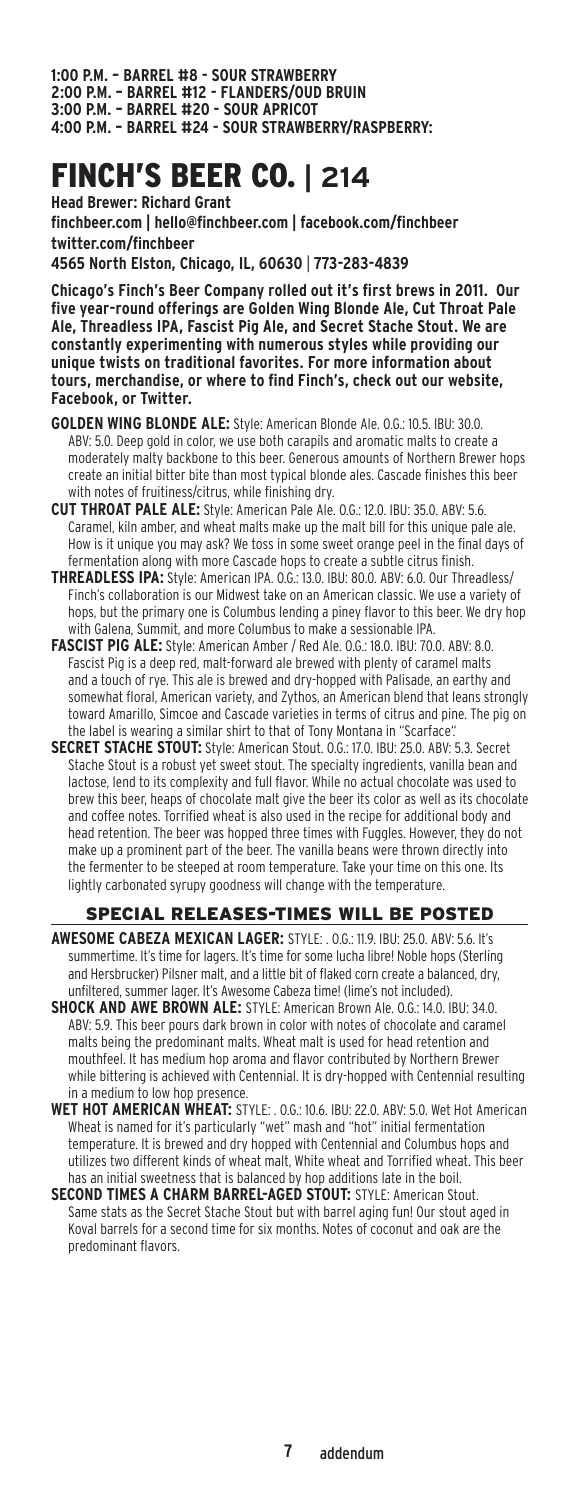# Fitger's Brewhouse **| 505**

**Master Brewer: Dave Hoops | Head Brewer: Frank Kaszuba Brewers: Bjorn Erickson, Kelly Armstrong, Casey Tatro, Shad Baggenstoss, Tim Wilson, Andrew Spilde www.brewhouse.net | brewery@brewhouse.net** 

**600 E. Superior St., Duluth, MN, 55802**

Established 1995. The Brewhouse is located on the shore of Lake Superior in the historic Fitgers Brewery which stopped production in 1972. Our 10 bbl brewery produces 3,000 bbls per year with more then 80 different beers on 30 tap handles at our 5 Duluth locations. Red Star lounge, Burrito Union,The Brewhouse, Tycoons @ Old City Hall, and soon Endion Station Public House. Full bar, outdoor seating, generous happy hours, and late night dining. Also available cask ale and growlers in glass or nalgene version. Tours at 3 and 4 each Saturday.

- **Wit Wedding:**Style: White IPA. Abv: 5.7%. Srm: 3.5.Ibu: 57. Hops: Columbus, Cascade, Centennial, Mosaic. Spices: Sweet Orange Peel, Coriander, And Orange Zest . Grain: US, White Wheat, Unmalted Wheat, German, Pilsner This White Ipa is a special beer brewed by the Master Brewer and Owner to celebrate the upcoming marriage of our Owner, Tim. This beer will feature a spicy medium body with an assertive hop profile featuring citrus. The spice notes will balance the wheat and the Belgian yeast will add pleasant esters.
- **Hopelujah IPA:**Style: North Shore style IPA. Alc 6.5. Color 5.5 srm.Ibu 92. Hops: Sorachi Ace, Galaxy, Cascade, Mosiac. Malt: pale, 2-row, white wheat, carapils, golden vienna, USA, pilsener, Germany. Glass: Pint. This brand new IPA features 3 rare hops that all provide great aromas and flavors. This clean finising IPA will throw aroamas of blueberry, peach, grapefruit, and grapes. The malt is slighty bready and very crisp. We searched high and low for these hops and are proud to share them with you. HOPELUJAH
- **The Mayor (aka "His Hoppi-ness):** Style: North Shore IPA. Alc : 8.0%. Color : 5 srm.Ibu : 85. Hops: Columbus, Cascade, Galaxy, Centennial, Simcoe. Malt: American 2 row, Caramel. German Munich. Glass Pint. This special tribute IPA was brewed with Lake Superior Water, Lots of Hops, is unfiltered, features a huge grapefruit aroma, nice malt middle and a dry very crisp finish. This beer is a nod to Don Ness our Mayor. Don has supported the craft beer industry in Duluth since day one. When Don named us the "Craft Beer Capital of Minnesota" we wanted to thank him. Don asked for a hoppy IPA with some malt character. We used a brand new dry hopping technique
- **Gooseberry Göse ( pronounced gose –uh):** Style: German tart wheat ale. Alc 5.2%. Color 5.7 srm.Ibu 8. Hops: Saaz. Malt: German Pils, Light Wheat and Acidulated malt. Spices: Corriander Glass: Goblet. This style originates from the Leipzig area in Germany. In the 1700's this style was gaining popularity, but since has basically been dormant, until the recent revitalization. This beer is an unfiltered wheat that is in part fermented with lactic bacteria, lending a thirst-quenching tartness. Flavors of bananas, green apples and apricot are rounded by the addition of coriander. Light in body and low in alcohol, it's perfect for an afternoon on the patio.
- **Breakwater White. Style:** Belgain White. Abv 5.6%. Color 2.6 srm.Ibu 17. Grain: German Wheat, American Wheat, 2 row, oats,. Hops: Cascade, Mt Hood. Spices : Sweet orange Peel, coriander, bitter orange. Breakwater is a Belgian style wheat ale made with spices . The white name comes from the fact that unmalted wheat is used in the ale and the color is very light white/orange. Very refreshing , we call it summer in a glass.
- **Woodford Reserve Bourbon Barrel:** 1100 Wheatwine. Alc 11.3%. Color 8 Srm. Ibu 60. Hops: Vanguard, German Tradition,Summit. Malt: Smoked Wheat, Floor malted wheat, pilsner, Germany. 2 row, USA. A wine strength wheat ale. aged 2yrs to allow flavor development. We age in fresh bourbon barrels. A strong wheat flavor with tart/ tangy flavors and huge vanilla stand out. Also a warming alcohol finish.
- **Evil Rabbit:** Style: Strong Lager with Fruit. Alc 9.3%. Color 6.7 srm.Ibu 34. Hops: Czech Saaz. Malt: Pilsner, Germany, 2 row, white wheat and caramel, USA. Special Ingredients: orange zest, bitter orange peel, lychee puree. Glass: 10 oz . Named from the Winnie the Pooh book from the rabbit that gets in a lot of trouble. This malty high gravity amber lager originated high in the Rockies at our ex-brewer Keith's last brewery in Gunnison, Co. Brewed for the long lagering this strong lager benefits from the addition of fresh orange zest and Lychee puree. The fruit notes offset the rich smooth grain flavors and adds a touch of sweetness.
- **Apricot Wheat:** Style: Fruit Beer . Abv 5.0. Srm 3.Ibu 12.9. Hops : Willamette. Malt: 2row, Wheat, Carapils, Caramel (usa) Acidulated (germany). A marriage of an American Wheat ale 65% wheat 35% barley with Apricot juice. The spicy wheat balances the fruit perfectly. A light bodied beer with a dry crisp finish.
- **EL Diablo Belgian Strong Ale:**Aged in Red Wine Barrels. Style: Belgian Golden. Abv 9.0%. Srm 3.0.Ibu 32. Malt: Pilsner, Germany, Dextrin, USA. Hops : Czech Saaz. Glass : 10 oz only snifter. This is a Belgian strong ale. Light gold in color with a surprisingly drinkable flavor and pleasant aroma. The rub is the strength. Very high alcohol is hidden in the rich and inviting flavors. Dry finish and aroma's of apple and straw in the nose, the aging time in the oak has added red fruit notes and hints of oak. Flavors of light malt balance warming alcohol and light red wine balance the finish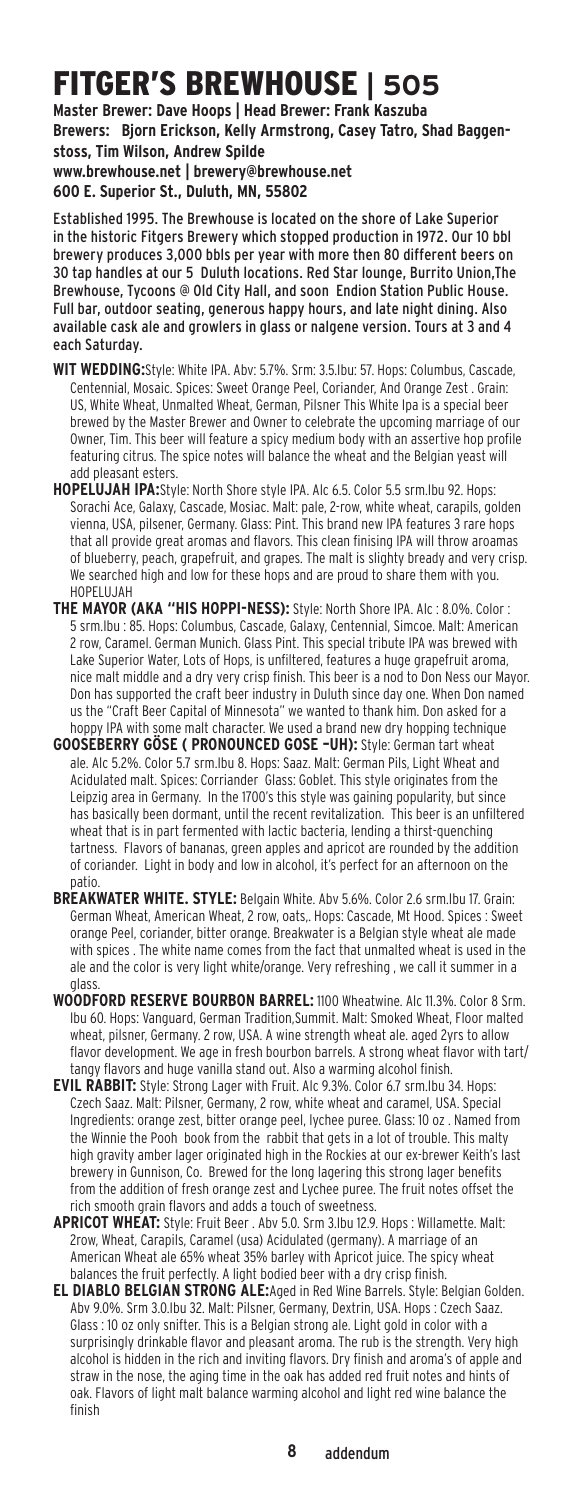**MANGO TRAIL INDIA PALE ALE (ST IPA):** Alc 6.5%. Color 6 srm. IBU 86. Hops: Sterling, Ahtanum, Cascade, Citra, El Dorado . Malt: 2row, Wheat, Carapils, Caramel (usa), Vienna (germany), Golden Promise (scotland). Fruit: Fresh Mango. Our North Shore style IPA is hop forward, middle, and finish. The addition of mangos lends sweetness and flavor. Big broad hop aromas in the nose yield mango and pineapple notes from All American hops with a rich bready malt middle. A bit of a green citrus finish that will linger just a bit.

- **El Nino Pineapple Ipa:**Style: Fruit Ipa. Abv 7.2%. Srm 6. IBU 112. Hops : Columbus, Galena, EKG, Cascade, Mt Hood
- **Malt:** Pale, Wheat, Caramel, Carapils (usa), Golden Promise, Maris,(uk). Fruit: Pineapple. Our hoppiest full time beer . Pineapple is added to the casks and allowed to release flavor. Very full bodied and not very balanced. Hops first second and last. There is enough malt to offset the hops. 7 hop additions as well as dry hopped. High alcohol and hopping rate preserved the ales and ensured they would be drinkable upon arrival. California brewers decided to push that even further in the 1990's. Since I started my career out there and transplanted here I brought my tastes , but now they are "North Shore" style ales. Our IPA is double hopped with a floral nose from the dry hopping. Great with the pineapple addition.

### Free State Brewing Co. **| 520**

**Head of Brewing: Geoff Deman**

#### **636 Massachusetts St, Lawrence, KS, 66044**

"Because without beer, things do not seem to go as well." In 1989, Free State Brewing Company became the first legal brewery in Kansas in over 100 years. Since opening the doors at our original brewery in beautiful downtown Lawrence, Kansas, we've been working day in and day out to provide haven for beer lovers, where good beer and good food can inspire lively conversations and memorable experiences. Our two brewhouses are made up of some of the best equipment available to the small brewer, but we still think the most important ingredients are the care and respect that our enthusiastic, knowledgeable staff has for each and every beer that we make. And now that we're producing bottled beers in our expanded bottling facility, our attention to detail and dedication to great taste and quality can be experienced by people all over Kansas and Missouri and for one day a year, here at the greatest beer festival on earth on the sunny shores of Lake Monona, the Great Taste of the Midwest. Tapping Schedule TBD: Come by the booth early for a schedule on the day of the festival.

- **Cask Old Backus Barleywine:** Don't miss out on this cult classic. With a 100 rating on RateBeer and a scarce production it's not often that we let this beer escape our pub. A classic English Barleywine with American spirit, hopped to over 100 IBUs. Columbus hops provide that bitterness, while slightly spicy Crystal hops provide the delicate hop aroma and flavor in this malt-centric brew. 0G 26.1ºP/1.104 100+ IBUs 10.3% ABV
- **Cask Owd Mac's Imperial:** This Double Imperial Stout goes up to 11…well actually closer to 12.5…percent ABV. The beer starts out at a whopping 27.5ºP/1.118 and finishes it's maturation aging on Templeton Rye Whiskey barrels. Owd Mac's bold flavors of licorice, dark fruits, and vanilla and cherry notes imparted by the barrel have earned it a 100 rating on RateBeer as well. OG 27.5/1.118 100 IBUs 12.4% ABV
- **Octoberfest:** Oktoberfest is one of the most celebrated traditions in German culture. And though Kansas may be a long way from Munich, we share the sentiment. Our Octoberfest was only the second specialty beer we ever brewed, and the original batch was first tasted back in 1989. To this day, it continues to be one of our most popular brews, with folks seeking it out both at the brewpub and on the shelves of their local liquorstores. 14.0ºP/1.056 IBU – 25
- **Stormchaser IPA:** This bold, blonde American IPA employs a healthy dose of wheat malt and generous amounts of Crystal, Centennial, and Citra hops. The hops provide a great citrusy bouquet and abundant notes of grapefruit and orange, while the wheat malt provides a crisp tartness to this lighter-bodied IPA. 13.9ºP/1.055 59 IBUs
- **Blood Orange Radler:** The Radler (or Cyclist in English) is a relatively new tradition in German brewing, but one that has a strong foothold nonetheless. Radlers are the blending of lager beer withsoda, creating a light and effervescent and thirst quenching restorative to those trying to beat the summer heat. Our version blends an all-natural house-made Free State Blood Orange Soda with our flagship Wheat State Golden. The result is slightly tart and sweet, with a clean, yet fruity finish. A session-able beer for a hot day. SodaOG 8.5ºP/1.033 pH 2.8/ Beer OG 11.75ºP/1.047 16 IBUs
- **Cloud Hopper Imperial IPA:** This boldly hopped ale will take you to new heights of hoppiness. Copious amounts of Chinook, Columbus, and Cascade hops combine to evoke far off places with the scents and flavors of tropical fruit, pine needles,flowers and a hint of freshly mown grass. A choice malt bill lifts the hops, providing balance and keeping this beer on course. OG 19.7/1.079 100 IBUs
- **Ad Astra Ale:** This Ale is the first brewed in Kansas since the pioneering days. The name "Ad Astra" comes from the Kansas State Motto - Ad Astra per Aspera, Latin words meaning "To the Stars Through Difficulties". We've blended Pale, Caramel, and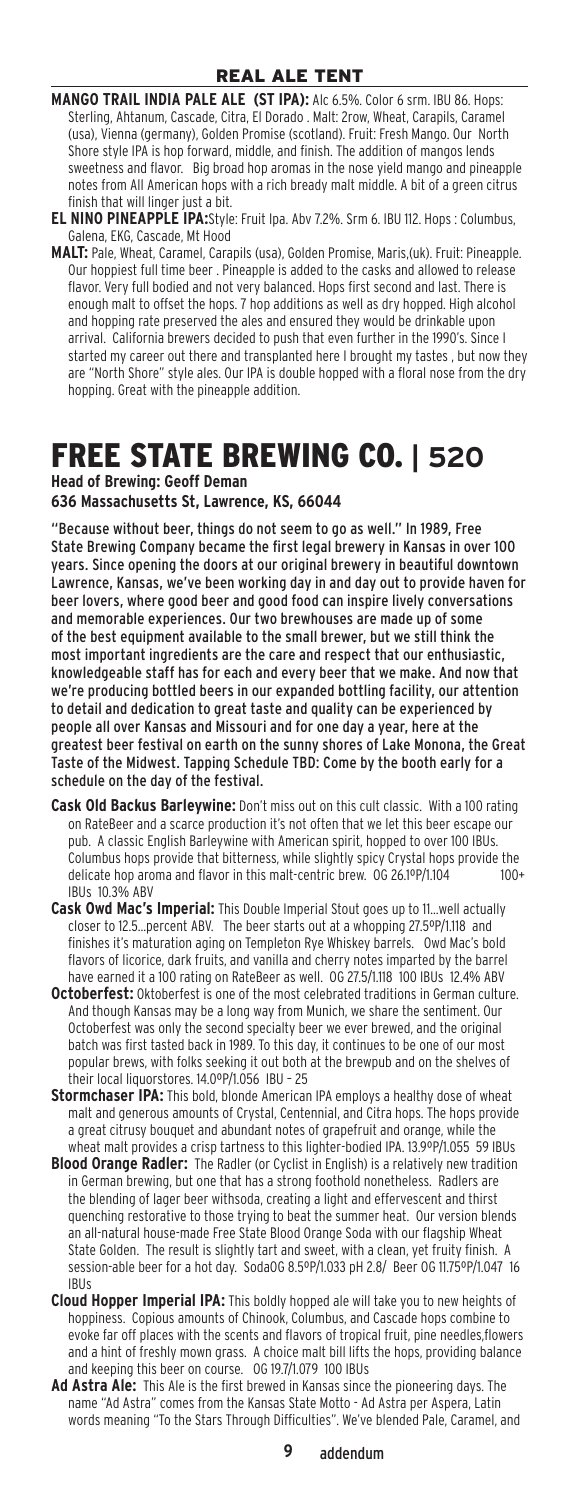Munich malts for a rich amber beer. The hops balance this malty sweetness, and we've chosen Northern Brewer and Fuggles hops for their flavor. 13.0ºP/1052. IBU - 30 **Copperhead Pale Ale:** Our flagship American Pale Ale employs toasty Golden

Promise malt, American 2-Row, and Crystal malt and marries it with citrusy American "C" hops – Centennial, Columbus, Chinook, & Cascade. A balanced, classic American Pale with just enough hop bite to tip the scales. 14.3ºP/1057 IBU - 52

**Oatmeal Stout:** Our flagship classic dark beer. Full body and a well rounded flavor comes from a foundation of seven different grains. The oats add a special silky texture that complements the roasted malts. The rich malty flavor is spiced with plenty of Northern Brewer and Fuggles hops for balance. 15.0ºP/1.060 IBU – 45

**Something Else:** Sometimes it's hard to plan on what to bring, so don't be surprised if we bring something fresh and new, something not on this list, or something that we couldn't help but share with our favorite festivalgoers. Stop by and see.

#### Real Ale tent

**André the Giant:** This American Strong Ale is named for the pop-culture phenom born André René Roussimoff, but known in professional wrestling circles as "The Eighth Wonder of the World". The 7' 4" Frenchman weighed in at near 700 Lbs. at his heaviest and is purported to have consumed 156 beers in one sitting (don't try this at home) and on other occasions eat 12 steaks and 15 lobsters at a time. In addition to his prowess in the ring, André the Giant enjoyed a modest acting career, most famously playing Fezzik in The Princess Bride. More recently André the Giant has been immortalized in the street art and subsequent commercialization of that art by Shepard Fairey in his GIANT clothing line. The beer is as big as it's name. A substantial malt bill of slightly nutty Maris Otter malt marries with Columbus, Cascade, and Chinook hops for a beer full of malt AND hop flavor in this light chestnut colored, full bodied beer. OG 19.7/1.079 92 IBUs 9.1% ABV. The Bottom Line A full bodied, copper to chestnut colored American Strong Ale with substantial hop flavor.

# Half Acre Beer Co. **| 413**

**Brewmaster: Matt Gallagher | Brewers: Matt Gallagher, Michael Carroll, Matt Young**

**www.halfacrebeer.com | hello@halfacrebeer.com**

**4257 N. Lincoln Ave., Chicago, IL 60618 | 773-248-4038**

Our story begins with boat loads of optimism, is rooted in the naive, and full of piss & vinegar. Having been exposed to rich brewing environments where men made their living turning out beers with friends, the idea of creating that for ourselves in Chicago felt essential. In 2006 Half Acre sparked to life in a spare bedroom. With no brewery and no real means to build one, beers came to life with the crucial assistance of a contract brewer in Wisconsin. Half Acre Lager was the first beer to have a Half Acre label. It was brewed on a 20bbl JV Northwest brewhouse, fermented in 40bbl tanks, pushed into 12oz long necks and dropped on a truck back to Chicago where a team of one angled to get it sold. Humble and wayward beginnings.

In the midst of it all the crew of one had moved to the fourth floor of an old factory and acquired a second staff member ready to get dirty. With a doubled staff and twice the gumption, we set out to fund and build a brewery in the heart of Chicago. It wasn't long before we stumbled on a building in a lively neighborhood, wrangled a sweetheart lease and scored a used brewhouse from Colorado. Shortly thereafter we were neck deep in the complexities of building an urban brewery in the City of Chicago, something that hadn't been done in a long time. We surfed the legal system and topped many hurdles that allowed us to complete a brewery that made sense to us. The Half Acre Beer Company was now a brick and mortar operation with all the basic tools to learn the methods that would become our approach and philosophy on brewing american micro beers.

It was over these next years that Half Acre developed its stance. We built a store where we could sell beer to-go, which offered us the opportunity to brew beers freely and with only our neighbors and personal tastes in mind. We learned what it meant to be a brewing company and to make choices as brewers in an increasingly complex industry. We picked apart our process and articulated for ourselves the importance of making raw & basic beers rich in material and undisturbed by process. Today we own our building that houses our brewery, we have a brewery store dispensing beer and merchandise to the general public, and we recently added a tap room where we can host the people who want to hoist our beers. The Half Acre brewery consists of a three-vessel 15bbl brewhouse, one hot & one cold liquor tank, 19 fermentation vessels, 3 bright beer tanks, a 5-head canning line, a battle axe bomber filler and a rock-solid brewery staff.

We continue to peel back the layers, enjoy ourselves as much as possible and encourage the interesting experiences this ride has to offer. Still young, still filled with piss and vinegar, and there's much to do.

**AKARI SHOGUN. ABV:** 5.2%, OG: 11.5º P. A ridable American Wheat Ale hosting some wheatey nuts & juicy Motueka hop bolts. The deliverer of this truth: Akari Shogun, He who harnesses light will usher this summer force into your life.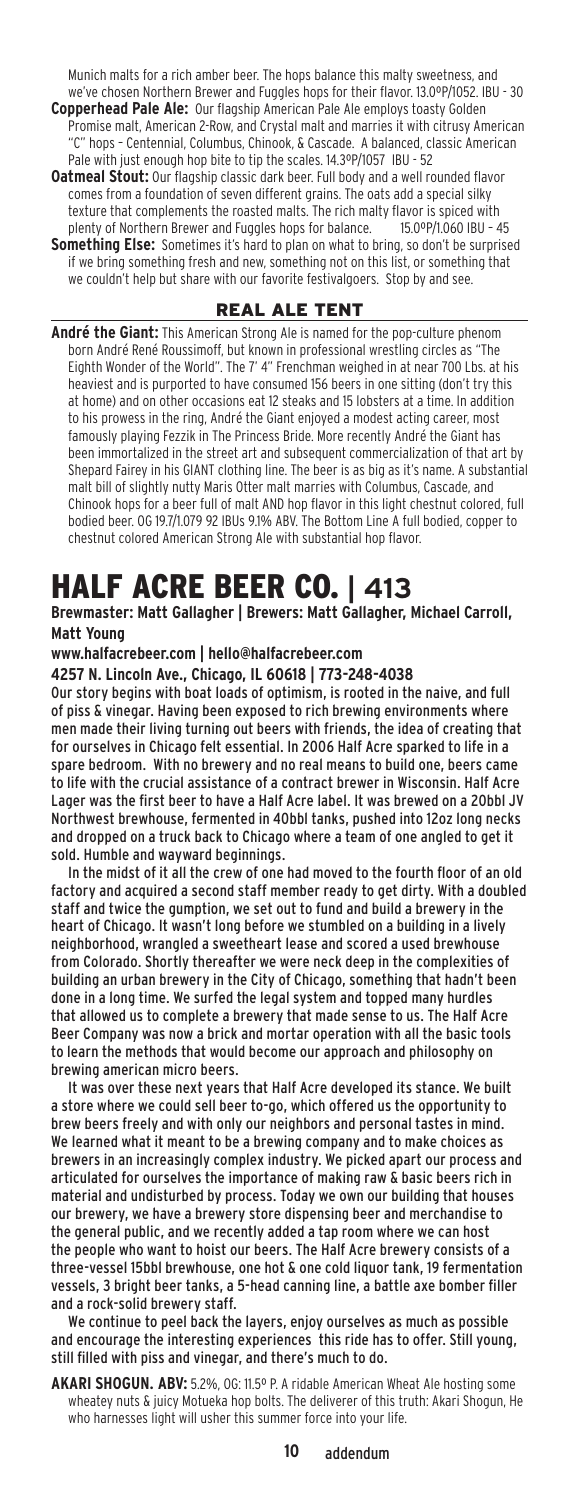- **DAISY CUTTER. ABV:** 5.2%, OG: 11.5º P. A west coast American Pale Ale chock-full of dank, aromatic hops that bite up front, ease into citrus, and set the finish up to nail the spot.
- **PONY. ABV:** 5.3%, OG: 11.9º P. A firm take on the classic German-style Pilsner aimed to quench the masses. German hops and malts are braided together to release the crisp awakening your summer self needs.
- **SPACE. ABV:** 6.7%, OG: 14.9º P . This American IPA is a tribute to a friend that passed away. Space was his nickname as a young man and this beer will be a regular offering at our brewery only; our way of keeping him a regular.

### Special ReleaseS

- **1:00 P.M. BOURBON BARREL AGED BAUMÉ.** ABV: 8%, OG: 17.7º P. A handsomelyhopped rye stout aged in Heaven Hill Bourbon barrels for about a year.
- **2:00 P.M. NAVAJA**. ABV: 9.3%, OG: 19º P. A Double IPA with Citra, Mosaic, and Columbus hops. This scabbard will attack your ability to make good choices, this bully quickly becomes your best friend.
- 3:00 P.M. 2023M<sup>2</sup>. ABV: 6%, OG: 13º P. A collaborative Soft Sour Ale brewed with New Belgium Brewing. Funked out by Lactobacillus yeast, spiced up with a dash of Sumac & Marash, and hopped just the right amount to
- **4:00 P.M. GUEST LAGER.** ABV: 8%, OG: 17.2º P. A non-traditional lager brewed with Mikkeller. Using a lager yeast strain, this beer is a style-bending sensory pounder that hops the line and intentionally scaleds the flavors tied to the ale spectrum.

### Real Ale tent

**AKARI MIST:** ABV: 5.2%, OG: 11.5º P. Akari Shogun American Wheat Ale with Lemon + Lime Zest, dry hopped with Motueka.

# Illinois Brewing Co. **| 428**

**Brewmaster: Jeff Skinner**

#### **102 N. Center St. Ste. 111, Bloomington, IL, 61701**

Established 1999. Our brewery is an 8.5 barrel CDC brewhouse with three fermenters and seven serving tanks. Tours are available to small groups by appointment.

**Bourbon Barrel Barley Wine:** ABV 10.9% O.G. 1094 IBUs 28. Aged 1 year in an Evan Williams Oak Barrel (with some bourbon); alcohol, fruity (apricot, prune, currant). Careful.

**Illinois Amber Ale:** ABV 4.3% O.G. 1.053 IBUs 24. Malty, rich, firm head & lacing. **Newmarket Pale Ale:** ABV 4.5% O.G. 1.051 IBUs 30. Light body, all cascade hops (pellet, whole, tabs, oil), dry, crisp.

**O'Turley's Lyte Lager:** ABV 3.7% O.G. 1.040 IBUs 18. "Old-time" American, true daft lager (unfiltered, unpasteurized); sweet, creamy, corn.

### Mickey Finn's Brewery **| 411 Brewer: Greg Browne**

**www.mickeyfinnsbrewery.com | info@mickeyfinnsbrewery.com 412 N. Milwaukee Ave., Libertyville, IL, 60048** | **847-362-6688**

Established 1994. A \$2 million renovation transformed Mickey Finn's into a 10,000 square foot, two level restaurant, bar, and brewery. In addition, warm weather guests can enjoy dining on the outdoor patio complete with propaneheated lanterns that create a cozy atmosphere late into the autumn months. Mickey Finn's offers a range of award-winning (GABF & WBC) ales and lagers. A handful of patron favorites remain on tap year-around, with an additional 25 seasonal brews available at various times throughout the year. Mickey Finn's also offers award-winning (Real Ale Festival) cask-conditioned ales served in the traditional English style. Growlers (64 oz.) and keggy draft systems (3.3 US gallons) are available to go directly from the brewery. Come on in and sip yourself a Mickey Finn.

**Pineapple Express Double IPA:** Style: American Double / Imperial IPA. ABV: 8.8. Tropical fruit aromas from heavy use of Liberty hops 8.8%abv.

**DER KOMMISSAR IMPERIAL PILS:** Style: American Double / Imperial Pilsner. ABV: 8.2. Strong, hoppy pils

**GUDENTEIT HEFEWEISS:** Style: Hefeweizen. ABV: 5.5. Tastes like Bavaria **Sour Brown Ale:** Style: American Brown Ale. Aged in American oak. Limited quantity.

**KATARINA WIT :** Style: Witbier. Belgian style white ale brewed with orange peel, lemon peel & coriander.

### Real Ale tent

**Imperial Delusion Imperial Stout:** Style: American Double / Imperial Stout. Jack Daniels barrel-aged. **Yorkie Bitter :** Style: English Bitter. ABV: 4.2. **Legspinner Barley Wine:** Style: American Barleywine. ABV: 9.0. English style malt driven strong ale.

**Session Pineapple Express IPA:** smaller version of the Double TBD%abv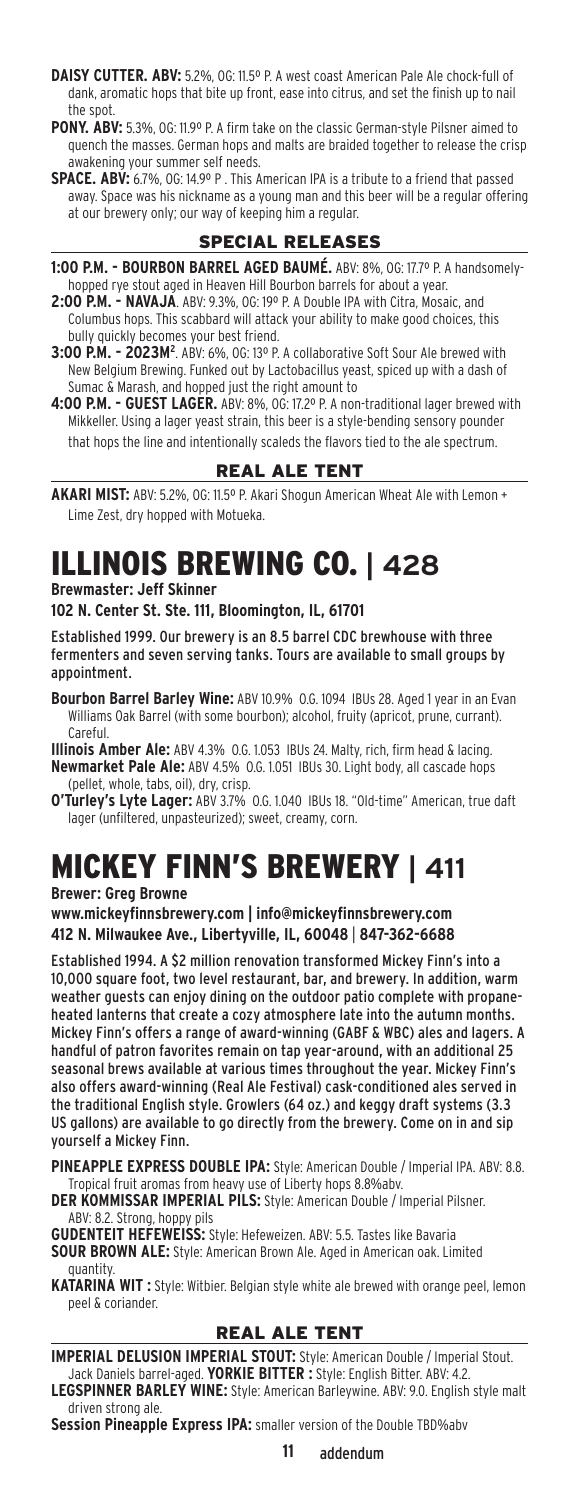# Pearl Street Brewery **| 204**

**Brewmaster: Joe Katchever** 

**www.pearlstreetbrewery.com | info@pearlstreetbrewery.com 1401 Saint Andrew Street, La Crosse, WI, 54603** | **608-784-4832**

Established 1999. Pearl Street brewery began as a family owned operation down in a basement on La Crosse's fabled Pearl Street. The tiny, underground brewery quickly started producing award-winning ales and lagers. After years of organic growth and expansion, the brewery is still family owned and operated but now resides in the infamous and historic La Crosse Rubber Mills building, located in La Crosse's lower northside depot neighborhood. The Rubber Mills was well known for being the place where rubber boots for brewers and other tradesmen (and rubber horseshoes) had been made for over a century. Now, comfortable in their new home, the PSB crew carries on, using all natural and organic ingredients to brew their beers.

**DTB BROWN ALE :** Style: American Brown Ale. ABV: 5.5. This long-time La Crosse standard is brewed with seven malt varieties that create a complex, nutty flavor with roasted undertones. Hopped with both American and Brit hops. Gold Medal Winner at the World Beer Championships.

**"That's What I'm Talkin' 'bout" Organic Rolled OAt Stout:** Style: Oatmeal Stout. ABV: 6.0. Chock full o' organic rolled oats, chocolate and black malts, and American and British hops, this is one full-flavored stout with a black body and creamy mocha head.

- **Rubber Mills Pils:** Style: German Pilsener. ABV: 5.0. A passionate pilsner lager brewed with Wisconsin malt and German whole leaf hops. Yellow in color, with a crisp finish and fresh hop character throughout.
- **Dankenstein IIPA:** Style: American Double / Imperial IPA. O.G.: 19.2. IBU: 109.0. ABV: 9.5. Winner of the 2008 Great Taste "Best Over-the-Top Beer" (Isthmus)! Firebrewed Imperial IPA. Colossal quadruple-hoppings in the brewkettle. Unfiltered and naturally carbonated in its bottle for the freshest flavor.
- PEARL STREET PALE ALE: Style: American Pale Ale. ABV: 6.0. A full-bodied American Pale Ale and local favorite! This classic Pearl Street original has been brewed in La Crosse since 1999. It's got a pleasant hop bitterness and is dry-hopped for a flowery nose.
- **El Hefe Bavarian Hefeweizen:** Style: Hefeweizen. ABV: 5.0. A Bavarianstyle wheat beer brewed with American barley and wheat malts, fermented with Weihenstephan yeast for a subtle banana clove aroma typical of the style. Traditionally unfiltered and usually served with a wedge of lemon.

### Special ReleaseS

- **2:30 P.M. 2013 Raspberry Tambois:** STYLE: Fruit / Vegetable Beer. ABV: 8.0. A tribute to our own, sometimes tart but always effervescent Tami, this tart and effervescent Belgian style Framboise is actually brewed with yeast and bacteria cultures found in the spontaneously fermented beers of the Lambic region of West Flanders. Aged on tons of locally-grown, fresh organic raspberries.
- **4:00 P.M. Me, Myself, & IPA:** STYLE: American IPA. IBU: 60.0. ABV: 6.5. Meet our newest addition to the Pearl Street family! Our first-ever IPA is brewed for the hop lover, with over two-and-a-half pounds of our favorite hops per barrel. Selected specifically because of their aromatic qualities, the hops contribute a pungent blend of grapefruit, tangerine, and floral notes. A big all-malt bill is not watered down with honey or other sugary adjuncts. This could be the most well-balanced IPA you've tried yet!

### Rhinelander Brewing Co. **| 404**

**President/Owner: Jyoti Auluck www.rhinelanderbrewery.com** 

**59 South Brown St, Rhinelander, WI, 54501 | 715-550-BEER**

The brewery first opened in Rhinelander in 1892. Brewing operations in Rhinelander were shut down in 1967. After the brewery closed, Rhinelander beer continued to be made in Monroe, Wisconsin at the former Joseph Huber Brewing Company. The Rhinelander shorty 7 oz was re-introduced in the summer of 2011 and is available in many locations throughout Wisconsin. The first additions to the Rhinelander shorty lager beer came in the fall of 2011 - Chocolate Stout, Imperial Jack Double IPA, Thumper American IPA, and Mystical Jack Traditional Ale. The craft beers are available in 22 oz bomber

bottles and recently became available in 6 packs. The objective of Rhinelander Brewing Company is to rebuild a brewery in Rhinelander in the coming years.

**Imperial Jack Double IPA . ABV:** 8.5%. OG: 17.5p. IBU: 75. This is a big, beefy IPA. Pale golden-straw color with a nice one finger head and good retention. Aromas are of a strong pine and citrus hop. The pine and citrus flavors both come through with taste that nearly conceals the malt, but not quite. For a hoppy beer, it finishes with an easy linger, a medium mouth feel and a very warming afterglow. Available year round.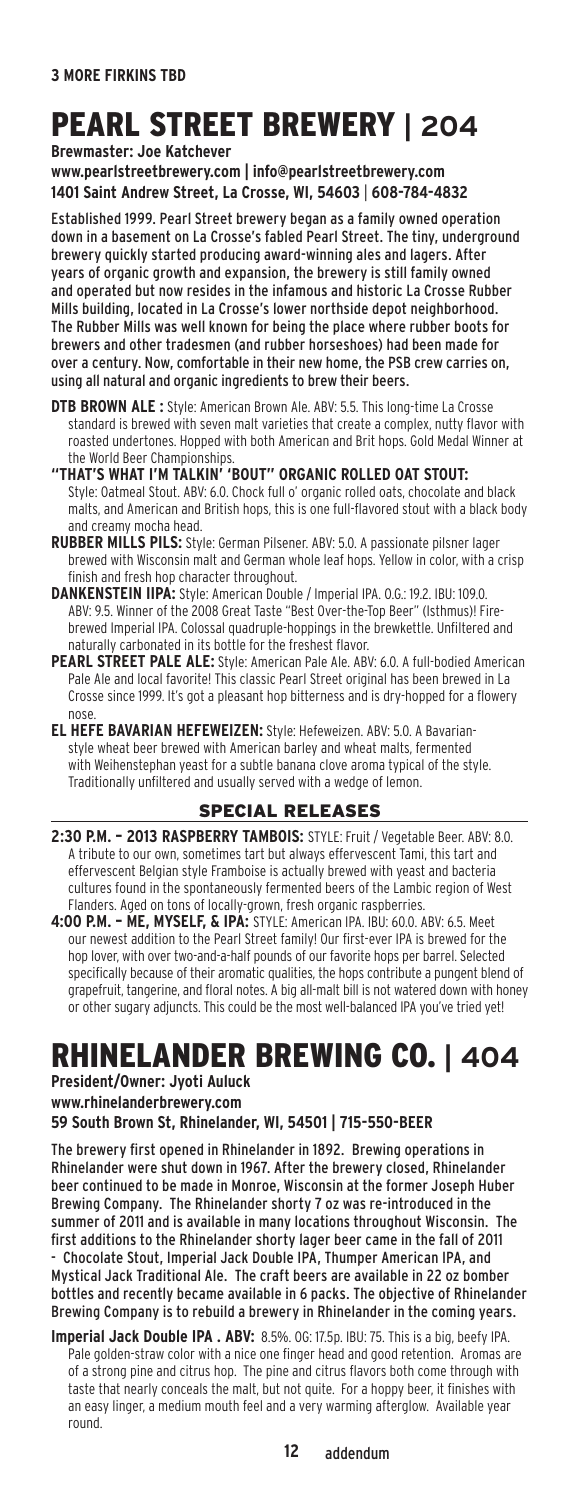- **Mystical Jack Traditional Ale. ABV:** 7%. OG:17.65p. IBU: 80. Pours a medium bronze color with a one finger head and moderate retention and lacing. The sweet malt aroma comes through with a touch of spicy and citrus notes. The taste is very well balanced between hops and malts. The hops hit you first, but the malt balances it and keeps too much of the bitterness from coming through. It has a warming alcohol afterglow. Available year round.
- **Thumper American IPA. ABV:** 6.8%. OG: 15.75p. IBU: 79. Pours a pale golden color with a one finger head and moderate retention and lacing. The decidedly hoppy aroma comes through with a touch of grass and citrus. The taste is very much what the aroma suggests. A full malt flavor enhanced with grass and citrus comes through nicely. It is easy drinking, light in body with a great hoppy bite with a slight astringency for a full smooth finish. Available year round.
- **Chocolate Bunny Stout. ABV:** 5.5%. OG:14.65p. IBU: 66. This beer pours dark brown with a moderate tan head. The smell and taste of toasted coffee with a light cocoa aroma come through slowly, it is very pleasant and not overpowering. A pronounced roasted malt flavor with a slightly sweet cocoa note conclude with a subtle hop bitterness that is well balanced. Mouth feel is velvety smooth. Available year round.
- **Rhinelander Export Lager "Shorty". ABV:** 5%. OG:11.3p. IBU: 13. The beer that started the entire stubby beer bottle craze is back! Made with the original recipe from yester-year, it is a refreshing and malty beer made with only the finest 2-row malted barley and sun ripened hops that create a light and smooth finish. Carbonation dances off your tongue and reminds you that the best things in life are crisp just like the Northwoods! Look for it in your favorite retailer and on premise establishment. Available year round.

# Right Brain Brewery **| 326**

**BREWMASTER: Nick Panchame | Owner: Russ Springsteen www.rightbrainbrewery.com | beergurus@rightbrainbrewery.com 225 East 16th St, Traverse City, MI, 49684** | **231-944-1239**

**Have you ever wanted to cram bacon, asparagus, or a whole cherry pie into a pint glass and attempt to drink it? Well, that's what we do on a daily basis (when we're not fending off reptilian shape shifters.) Based out of Traverse City, Michigan, we use pristine Lake Michigan water and a healthy helping of TLC to transform our favorite culinary combinations into award winning beers. Our firm belief that "extracts are for sissies" means that we only use whole ingredients. No extracts or artificial flavors involved. So, if you're in need of something to wake up your taste buds and metaphorically blow your mind (it could get messy) then strap in and prepare to Beer No Evil©.**

- **Spinal Tapper:** Style: American IPA. O.G.: 1.064. IBU: 60.0. ABV: 7.5. India pale ale. A medium bitterness IPA using only Calypso hops, a new crossbred variety from the West Coast. Expect an earthy hop flavor accented by subtle notes of pear & green apple and showcasing a beautiful copper/orange color similar to that of Oktoberfest style beers.
- **Midnight Rendezvous:** Style: American Black Ale. O.G.: 1.045. IBU: 20.0. ABV: 5.0. Black ale. A surprisingly light bodied black ale, reminiscent of an English Bitter. Extremely easy drinking, with complex malt character and an earthy hop finish.
- **Cool Hand Cuke:** Style: Fruit / Vegetable Beer. O.G.: 1.054. IBU: 14.0. ABV: 6.3. Cucumber basil saison. Building on the already fruity aromas of a traditional Saison, expect an effervescent mouth feel and light body, with lovely cooling notes imparted by real Cucumber and Basil. Complex yet not overbearing.
- **CEO Stout:** O.G.: 1.056. IBU: 25.0. ABV: 5.5. Coffee stout. Chocolate. Espresso. Oatmeal. This full bodied chocolaty American Style Stout gets its big flavor from French Roasted Brazilian Beija Flor coffee beans. No extracts involved. Only bold ideas, decisive action, and a lot of coffee: the pillars of any great CEO.
- **Stowaway:** Style: Saison / Farmhouse Ale. O.G.: 1.049. IBU: 11.0. ABV: 5.7. Reclaimed saison. A traditional saison with a hazy golden color, fruit-forward aroma, crisp complex flavor, and mildly acidic finish. RBB Brewers cultivated the reclaimed yeast used for this beer over the span of seven months.
- **Spiny Norman:** Style: American IPA. O.G.: 1.052. IBU: 50.0. ABV: 6.2. India pale ale. A strong floral hop nose is the gateway to a wonderfully sharp and effervescent mouth feel. Showcasing a pale golden body and floral hop notes with a remarkably clean finish.
- DEAD KETTLE: Style: American IPA. 0.G.: 1.056. IBU: 70.0. ABV: 5.5. India pale ale. One of our classic IPAs! Focusing on the citrus side of hops, expect a zesty mouth feel, citrus aroma, and medium bitterness similar to that of biting into a grapefruit rind.
- **Northern Hawk Owl:** Style: American Amber / Red Ale. O.G.: 1.058. IBU: 22.0. ABV: 5.8. Amber ale. One of Right Brain Brewery's most popular beers. Northern Hawk Owl has something for everybody. Whether it's rich caramel notes for the fans of darker beers or a light and crisp body, Hawk Owl is an 'every day' beer. Light enough to drink en masse but satisfying enough to share with the guys after work. Not sure which Right Brain brew to choose? Northern Hawk Owl is always a wise choice.
- **Strawberry Fields:** Style: Cream Ale. O.G.: 1.052. IBU: 10.0. ABV: 4.7. Cream ale. This light bodied cream ale is brewed with real Strawberries; no extracts here, just pure berry flavor. Slightly tart and sweet with mild biscuity undertones, this ale can satisfy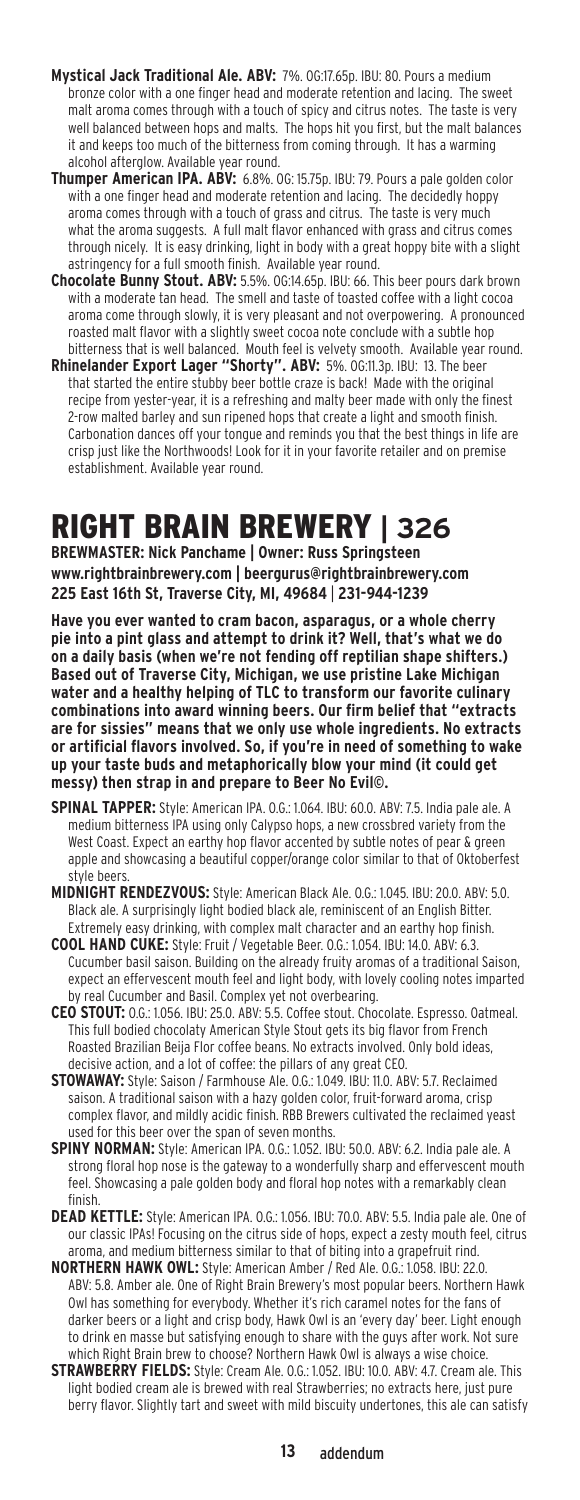even the most ravenous of Strawberry Shortcake cravings. Don't expect this beer to taste like candy, only the tart and refreshing taste of real Strawberries.

- **Blue Magic:** Style: American Pale Wheat Ale. O.G.: 1.052. IBU: 12.0. ABV: 4.8. Lavender ale. Extremely aromatic with a large 'bouquet' of flavor… we use that term seriously. Real Lavender imparts notes of floral spice. Very light bodied and easy to drink, yet intriguing enough to keep your right brain stimulated.
- **Fire Starter:** Style: Chile Beer. O.G.: 1.06. IBU: 23.0. ABV: 5.5. Chipotle porter. Made with real Chipotle peppers, this deep bodied and roasty porter showcases strong smoky notes and mild spicy finish to keep you coming back for more.
- **Looping Owl:** Style: American Amber / Red Ale. O.G.: 1.058. IBU: 22.0. ABV: 6.5. Barrel aged amber. Aged in Grand Traverse Distillery Whiskey Barrels. You will find this small batch brew packed with big Oak and Bourbon notes and subtle hints of Vanilla. Fans of Whiskey, this is the beer for you!

### Rock Bottom Brewery and restaurant **| 209**

**Brewmaster: David Bass**

**740 N. Plankinton Ave., Milwaukee, WI, 53203**

Established 1997. Located downtown on the Milwaukee River Walk, Rock Bottom offers hand crafted beer and dining in a casual, southwestern atmosphere. Dine outdoors on the patio, main bar area, dining room or downstairs pub. Tours available upon request and on weekend boat tours.

**Naughty Scot Scotch Ale:** 7.2% ABV 17 P 20 IBU. A wee heavy scotch ale **Iron Horse Pilsner:** 5.0% ABV 12 P 38 IBU. German-style pilsner **Line Drive Lager:** 5.7% ABV 13.5 P 24 IBU. German "meadow" beer **American Dream IPA:** 6.0% ABV 15 P 660 IBU. Classic American IPA

### Schlafly Beer **| 213**

**Chief Brewer: Stephen Hale | Chief Brewer: James Ottolini www.schlafly.com | questions@schlafly.com**

**2100 Locust St, St. Louis, MO, 63103** | **314-241-BEER**

Established 1991. Missouri's first brewpub, St. Louis's largest locallyowned brewery. We're really happy to be returning for our TWENTY-FIRST (21st) GREAT TASTE OF THE MIDWEST. Located in the historic Swift Printing Buildings, The Schlafly Tap Room was an anchor in the revitalization of downtown St. Louis. The 15-bbl brewhouse produces sixty beer styles a year: come try many of them at our 15th annual HOP in the City beer festival at The Tap Room on Saturday, September 14th, 2013. Brewing at the Tap Room has expanded to include a series of beers in 750ml bottles: Oak-Aged Barleywine, Bourbon Barrel-Aged Imperial Stout, Bière de Garde, Grand Cru, Tripel, Quadrupel, Raspberry Coffee Stout, Old Ale, and Weizenbock, as well as a foray into sour beers in our subterranean Spoiler Room.

Schlafly Bottleworks opened a few miles away ten years ago, brewing nearly 50,000 bbls in 2013, and has become a popular destination for locals and visitors. The menu focuses on local purveyors, with Schlafly Gardenworks producing mountains of vegetables and herbs used in both restaurants. The brewery has had several expansions lately, if you haven't seen it in a while, you're overdue to jump on a tour sometime. Schlafly is a member and ardent supporter of Slow Food St. Louis, sharing similar philosophies and common goals. You can find our beer at many places within a five-hour drive, as well as the D.C. area and New York City.

- **Summer Lager:** Style: Munich Helles Lager. O.G.: 11.1. IBU: 17.0. ABV: 4.5. SRM: 3.0. Our Helles-style Summer Lager is a bright, golden beer, smooth and drinkable. Perfect for summertime.
- **Session IPA:** Style: American IPA. O.G.: 11.7. IBU: 30.0. ABV: 4.5. SRM: 10.0. An assertive golden ale packed with the bold flavor and aroma of American hops.
- **Kölsch:** Style: Kölsch. O.G.: 11.8. IBU: 25.0. ABV: 4.8. SRM: 6.0. A classic golden ale that uses a centuries-old yeast strain from a famous Kölsch brewer in Köln, Germany. Fermented at 62\*F, then cold conditioned, it has the delicate fruity aroma of an ale with the crisp, clean finish of a lager. Lightly roasted malt, German Perle, Hallertau Tradition.
- **Witbier:** Style: Witbier. O.G.: 11.8. IBU: 18.0. ABV: 5.5. SRM: 7.0. Using a classic Belgian yeast strain, this unfiltered wheat ale is brewed with toasted coriander, orange peel, white pepper and locally-harvested unmalted wheat from Alhambra, Illinois. Simply delightful.
- **India Brown Ale (IBA):** Style: American IPA. O.G.: 15.0. IBU: 45.0. ABV: 6.0. SRM: 38.0. This beer has the color of a Brown Ale, the aroma of an American-style IPA, and the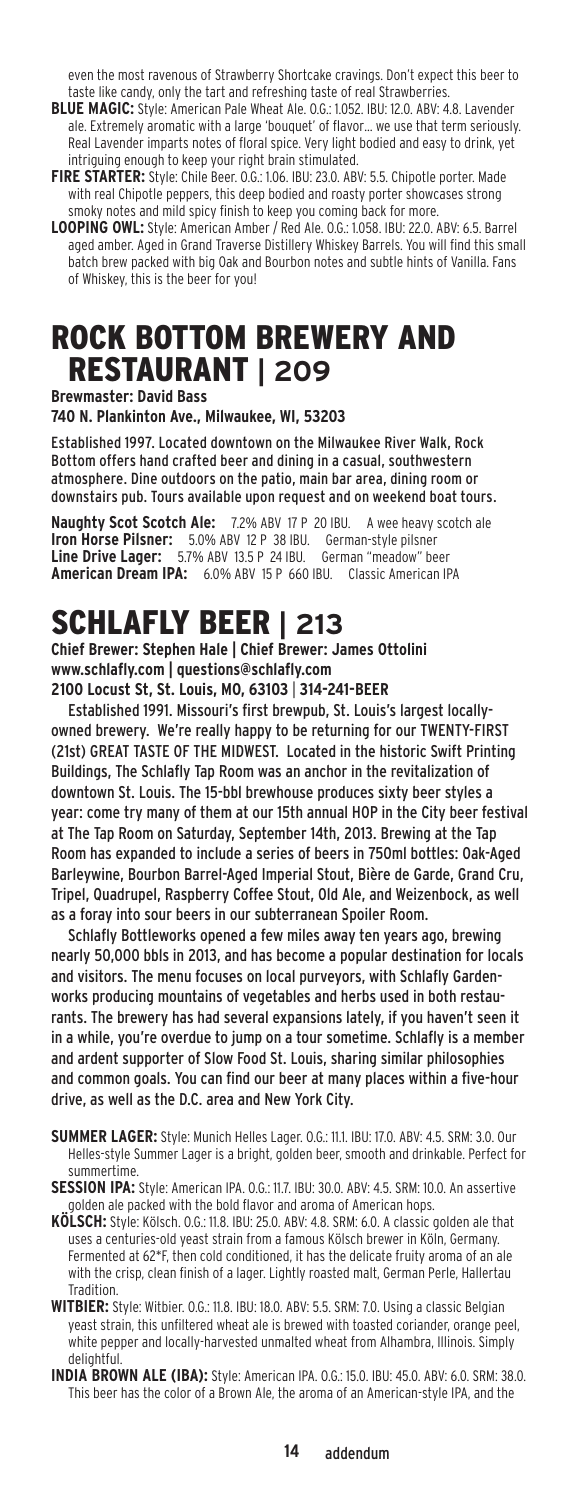passion of the universe. Three different hops in the kettle, then dry hopped with Simcoe, Chinook and Willamette.

- **OUD BRUIN:** Style: Flanders Oud Bruin. IBU: 10.0. ABV: 5.5. Flemish for Old Brown, this sour beer spent over a year in used wine barrels with the Roeselare blend (a mix of wild yeast and bacteria) and raspberries, blackberries and cherries. Nice and tart, not too sweet or fruity.
- **Flanders Red:** Style: Flanders Red Ale. IBU: 15.0. ABV: 5.0. Schlafly's first true Belgian-style sour beer. This red Belgian Singel was aged in charred oak barrels for over 2 and a half years with Pediococcus, Lactobacillus and Brettanomyces. These bacteria and wild yeasts provide a nice sour, funky flavor creating a unique tasting beer.
- **Mead:** Style: Mead. ABV: 14.5. Man those bees make some good stuff, just leave it to them.
- **Bourbon barrel-aged Raspberry Imperial Stout:** Style: American Double / Imperial Stout. O.G.: 23.0. IBU: 40.0. ABV: 11.0. SRM: 75.0. We added real raspberry purée to our delectable Imperial Stout, aged in bourbon barrels. **Pumpkin Ale:** Style: Pumpkin Ale. O.G.: 18.5. IBU: 16.0. ABV: 8.0. SRM: 27.0. Our Pumpkin
	- Ale has a jolly, big pumpkin taste, flavored with pumpkin squash, cinnamon, nutmeg, and cloves.

### Real Ale tent

**Double IPA:** Style: American Double / Imperial IPA. O.G.: 20.0. IBU: 70.0. ABV: 9.0. SRM: 8.0. Our new Double IPA features a big malt backbone built upon pale malted barley. We used Chinook hops throughout the kettle, and dry hopped it with a generous dose of Mosaic and Simcoe.

# Stonefly Brewing Co. **| 221**

**Brewmaster: Jacob Sutrick**

**735 E. Center St., Milwaukee, WI, 53212**

Stonefly Brewing Company was established in 2005 in the former Onopa brew house. Located in Milwaukee's Riverwest neighborhood. We produce 11 yearround beers, with rotating seasonal and specialty beers. Our kitchen offers pub fare as well as Friday fish fry and Saturday and Sunday Brunch. Open 4p.m. Monday–Friday, 10a.m. Saturday–Sunday.

**Moustache Ride:** Pale Ale 6.5% abv **Session Ale:** 4.5% abv **Pierce Street Porter:** 5% abv **Flabbergasted:** Sour Ale?

### Sweet Mullets Brewing Co. **| 524**

**Brew Master: Mark Duchow** 

**www.sweetmulletsbrewing.com | info@sweetmulletsbrewing.com N58W39800 Industrial Rd, Oconomowoc, WI, 53066** | **262-456-2843**

Sweet Mullets Brewing Company is a brewpub that features a rotating menu of a dozen unique beers created by the Brew Master and Owner Mark Duchow. located on the west side of Oconomowoc, Wisconsin at N58W39800 Industrial Road in a small industrial park.

Mark's career in the brewing industry has spanned two decades. Starting as a keg washer and rapidly increasing responsibility to become a highly recognized award-winning Brew Master. Mark has significant experience in product development, production, quality control and maintenance of all brewing equipment. Throughout his **career spent in brewpubs, he has created new and innovative methods to sell product and train employees with focus on sales.**

**Mark has been the subject of numerous articles and interviews which highlight his talents. On numerous occasions, Mark has been recognized for his role in turning marginally profitable establishments into success stories of broad renown as a result of his creative, quality craft beer and insight into the brewpub business.** 

**He is well-respected in the industry for his ingenuity and occasionally "mad scientist" beer styles that are a favorite of beer enthusiasts and critics alike**

- **JORGE (Jalapeno beer):** A light American Blond ale infused with fresh jalapeno peppers. This beer is light and refreshing with the flavor and aroma of fresh jalapeno with a mild hint of heat in the finish. AbV 4.2%
- **SHIPWRECK:** (Cabernet barrel aged sour); A blend of an American lager and a sour gruit made with mugwort and heather tips aged in a fresh Cabernet barrel for several months. A well balanced sour with hints of sage, wine and oak. AbV 6.1%